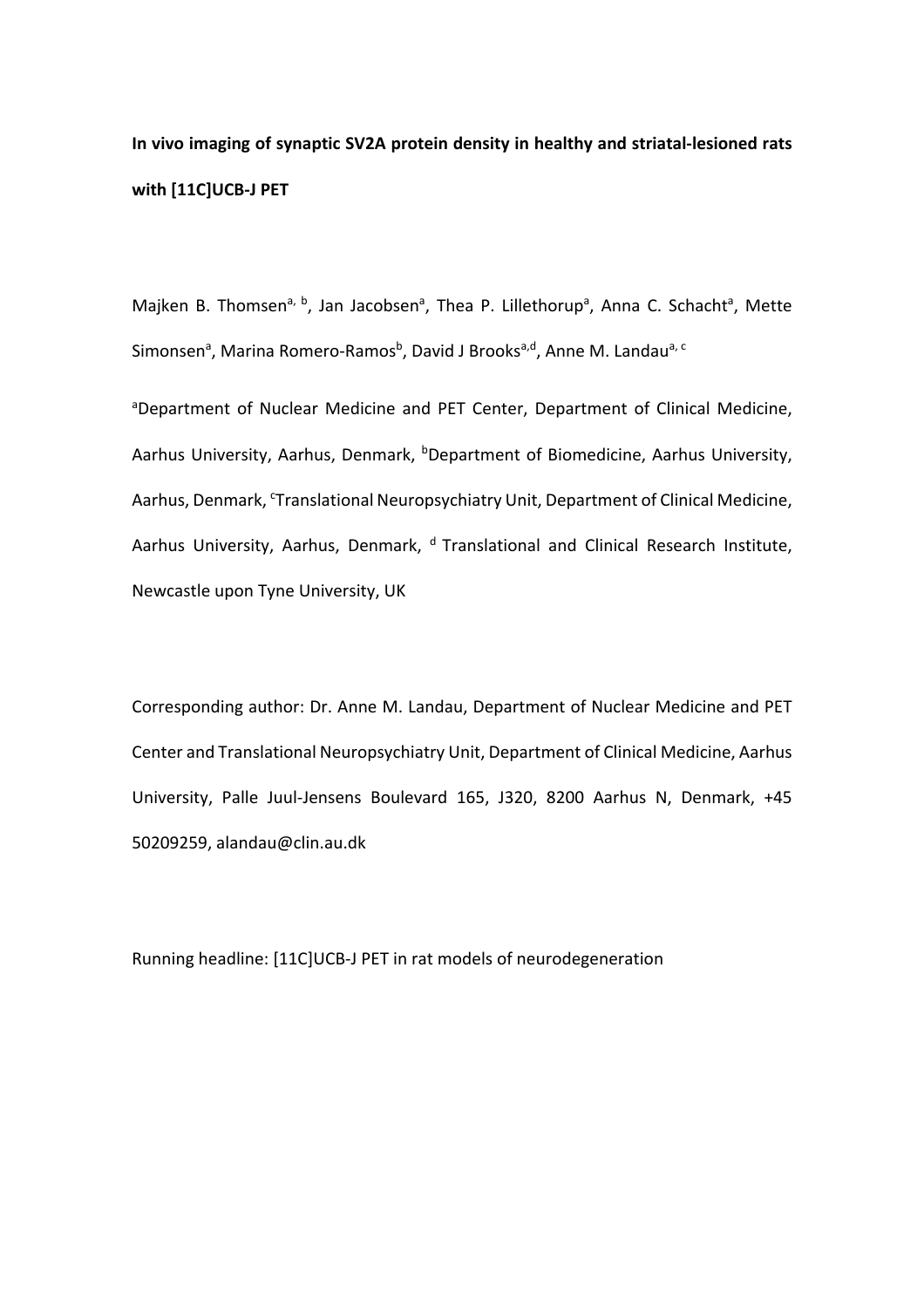Abstract: The number of functionally active synapses provides a measure of neural integrity, with reductions observed in neurodegenerative disorders. [11C]UCB-J binds to synaptic vesicle 2A (SV2A) transmembrane protein located in secretory vesicles. We aimed to assess [11C]UCB-J PET as an *in vivo* biomarker of regional cerebral synaptic SV2A density in rat lesion models of neurodegeneration. Healthy anesthetized rats had [11C]UCB-J PET and arterial blood sampling. We compared different models describing [11C]UCB-J brain uptake kinetics to determine its regional distribution. Blocking studies were performed with levetiracetam (LEV), an antiepileptic SV2A antagonist. Tracer binding was measured in rodent unilateral acute lesion models of Parkinsonism and Huntington's disease, induced with 6-hydroxydopamine (6-OHDA) and quinolinic acid (QA), respectively. [3H]UCB-J autoradiography was performed in postmortem tissue. Rat brain showed high and fast [11C]UCB-J uptake and washout with up to 80% blockade by LEV. [11C]UCB-J PET showed a 6.2%, decrease in ipsilateral striatal SV2A binding after 6-OHDA and 39.3% and 55.1% decreases after moderate and high dose QA confirmed by autoradiography. In conclusion, [11C]UCB-J PET provides a good *in vivo* marker of synaptic SV2A density which can potentially be followed longitudinally along with synaptic responses to putative neuroprotective agents in models of neurodegeneration.

Keywords: [11C]UCB-J PET, SV2A protein, neurodegeneration, synapse, rat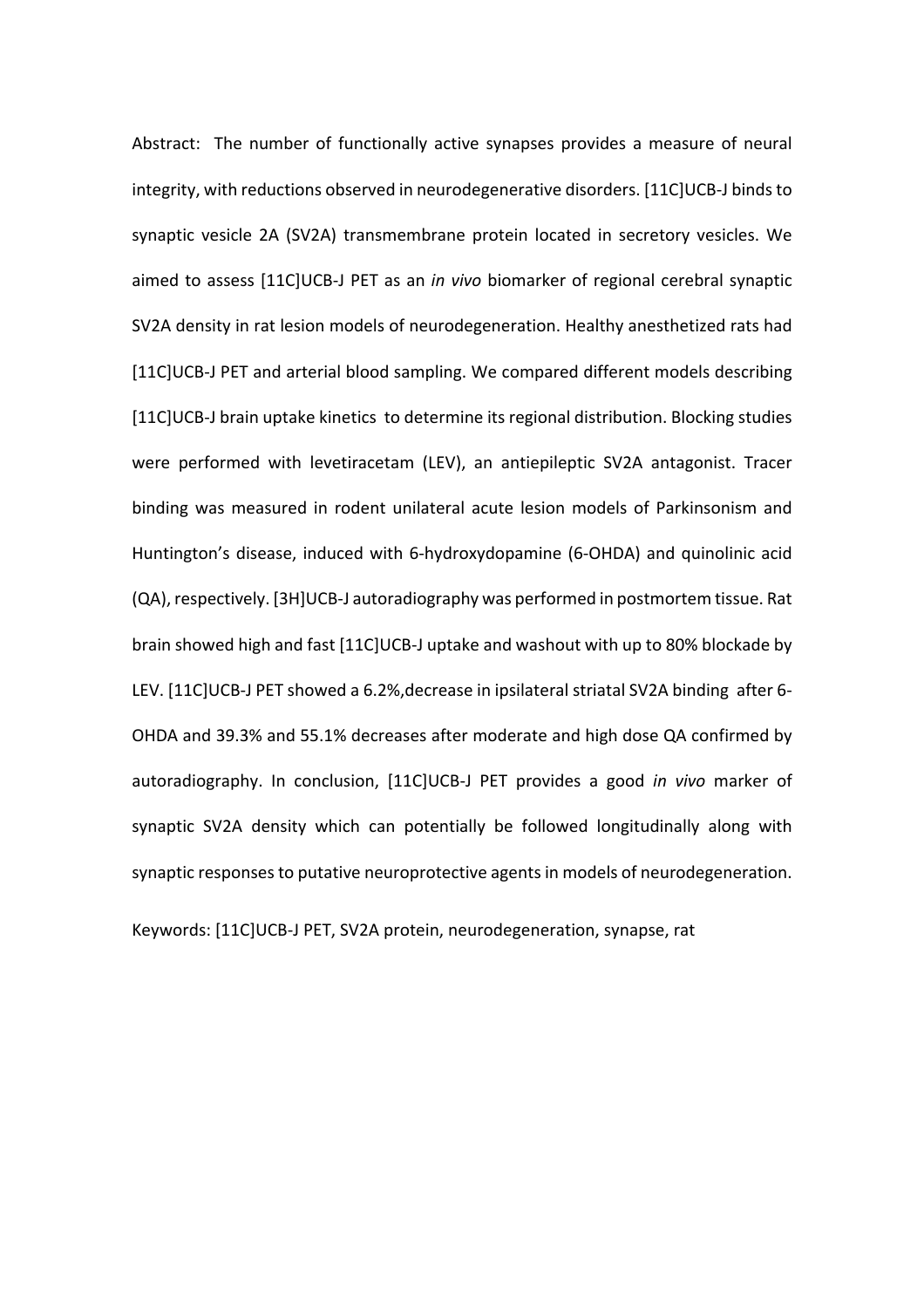### **Introduction:**

The chemical synapse is the major locus for direct communication between neurons. The presynaptic terminal contains vesicles with neurotransmitters that can be released into the synaptic cleft, act on postsynaptic receptors and then be taken up by terminal and vesicle transporters which play an essential role in synaptic plasticity. Presynaptic dysfunction occurs in neurodegenerative diseases including Parkinson's  $<sup>1</sup>$ ,</sup> Alzheimer's  $2$  and Huntington's disease  $3$  causing both impaired motor and cognitive function.

The recently developed PET tracer [11C]UCB-J binds to the synaptic vesicle glycoprotein 2A (SV2A), a transmembrane protein expressed ubiquitously and located in presynaptic vesicles throughout the brain <sup>4, 5</sup>. SV2A plays an important role in synaptic vesicle function and [11C]UCB-J PET has been suggested to provide an *in vivo* marker of synaptic density and presynaptic integrity. Earlier studies of synaptic density have relied on postmortem methods where biopsies were used to quantify the synapses using synaptophysin histology, electron microscopy or western blotting <sup>6</sup>. The use of [11C]UCB-J PET allows the *in vivo* study of synaptic SV2A density in living individuals that can be applied when diagnosing active disease and monitoring progression.

The cerebral uptake and binding properties of [11C]UCB-J have been investigated in monkeys, humans and mice  $4,7-10$  where after intravenous injection it was found to enter the brain with a high extraction, fast uptake and washout kinetics and showed an acceptable rate of systemic metabolism. It revealed specific binding to SV2A protein in grey matter regions and volumes of distribution that could be quantified using both 1– or 2-tissue compartment models <sup>4, 7-9</sup>.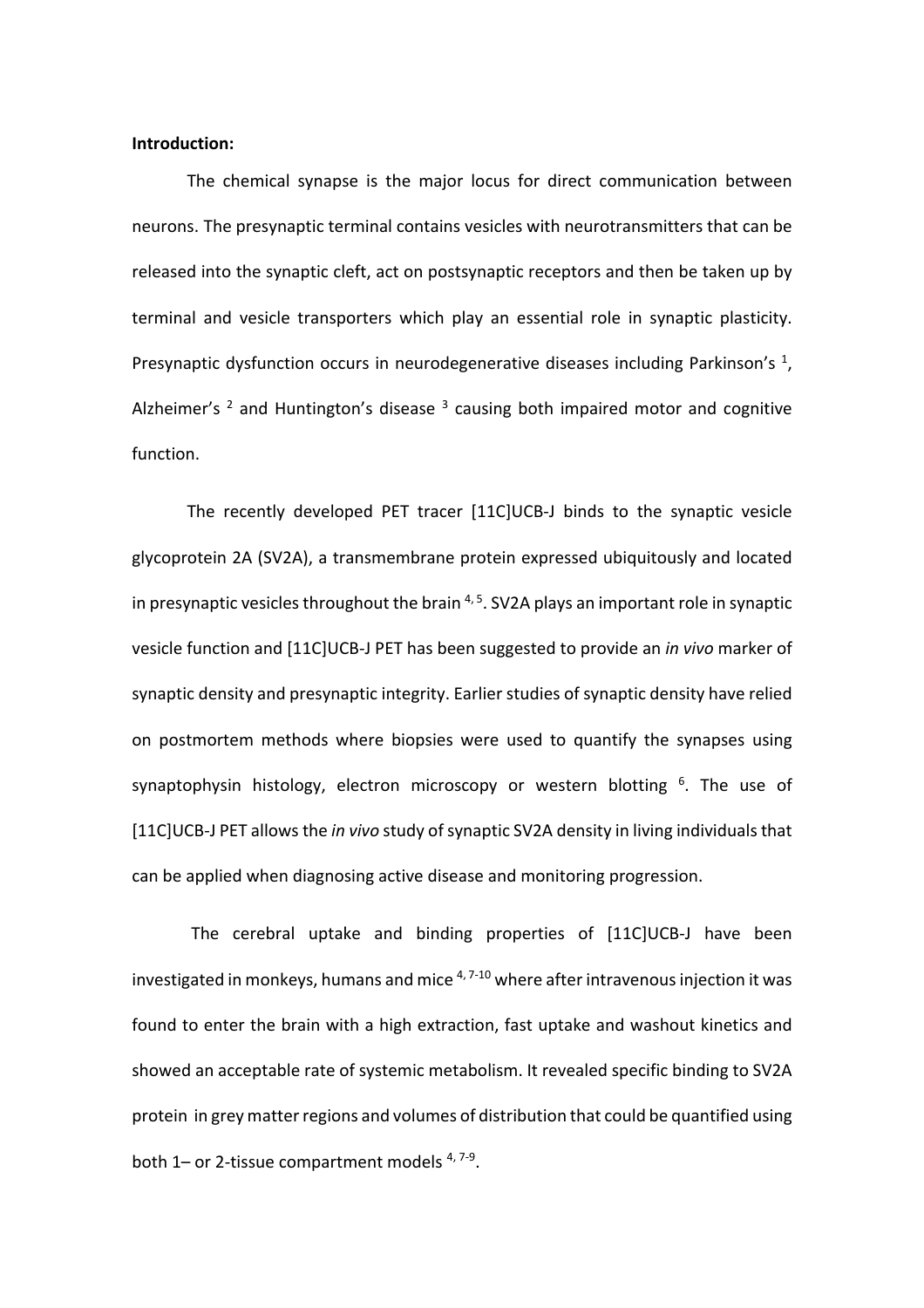The [11C]UCB-J tracer has already been investigated in human disease. A unilateral reduction of [11C]UCB-J binding was found at the seizure onset zone in the hippocampus of three patients with temporal lobe epilepsy<sup>8</sup>. In 10 Alzheimer's disease patients, a significant reduction in hippocampal [11C]UCB-J binding was seen compared to 11 cognitively healthy controls  $11$ . In schizophrenia patients, [11C]UCB-J binding was found to be decreased in the frontal and anterior cingulate cortex compared to healthy controls  $^{12}$ . A pilot study of two Parkinson's disease patients found reduced [11C]UCB-J binding in the substantia nigra  $^{13}$  and a study of 12 Parkinson's disease patients showed decreased [11C]UCB-J binding in the substantia nigra, red nucleus and locus coeruleus compared to 12 matched controls  $^{14}$ . Furthermore, the severity of depressive symptoms was inversely correlated with [11C]UCB-J binding in 26 unmedicated patients with major depressive disorder or post-traumatic stress disorder. In individuals with severe depression, reduced [11C]UCB-J binding targeted the dorsolateral prefrontal cortex, anterior cingulate cortex and hippocampus 15**.**

Rodents are routinely used as models of neurodegenerative and inflammatory disease, to study mechanisms of drug addiction, basic brain functions, and to test target occupancy, efficacy and toxicity of new drugs. Since [11C]UCB-J was used in clinical PET studies of human disease prior to its complete characterization in rodents, we were motivated to trial the radioligand in intact rodents and to explore the possibilities of studying altered synaptic density in animal lesion models of disease. For this study, the rat was chosen as its brain is larger than that of the mouse, improving the definition and resolution of PET signals from different brain areas.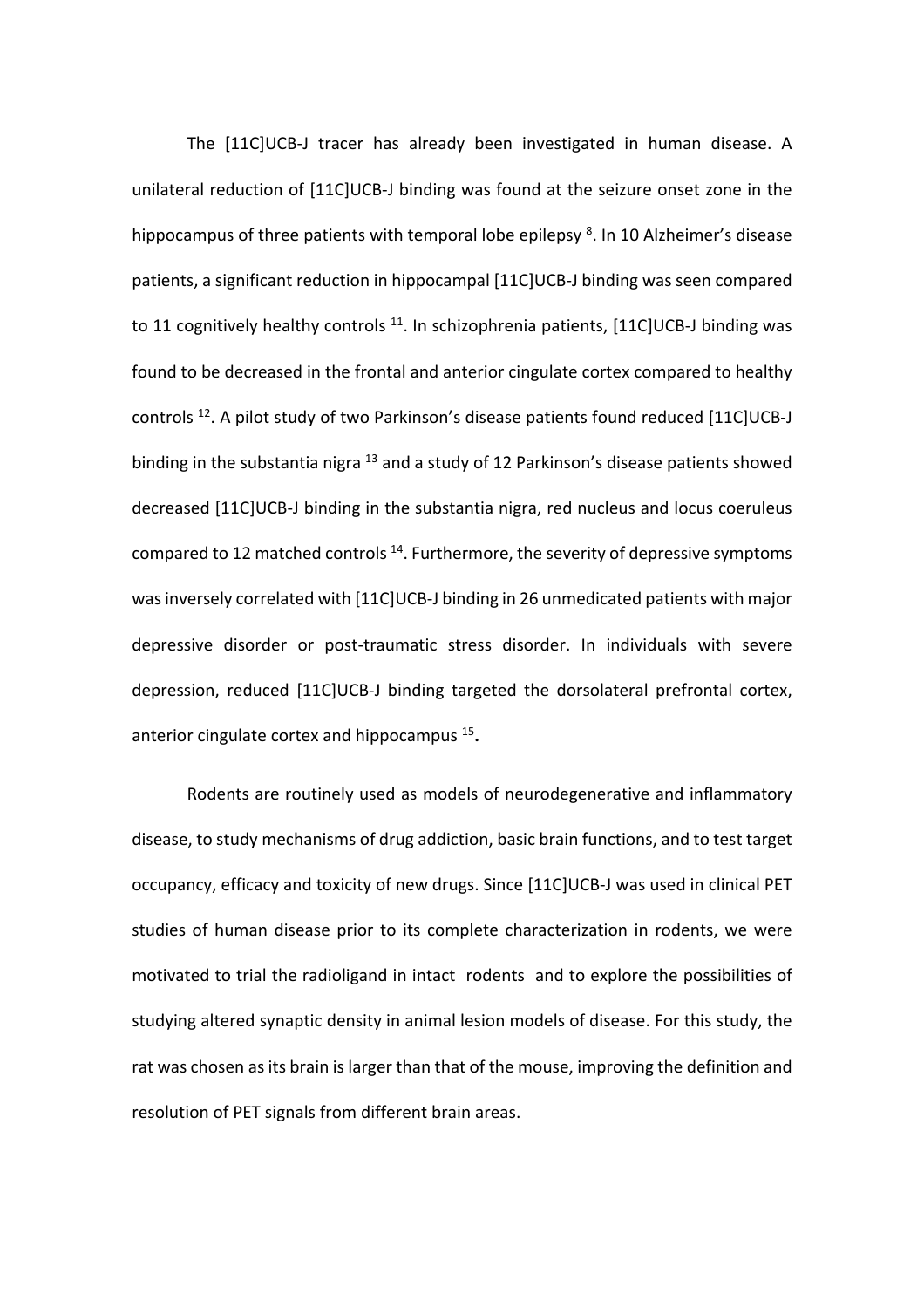Here we perform PET imaging on naïve rats in order to investigate the kinetics, metabolism and regional distribution of [11C]UCB-J. We also examine the *in vivo* specificity of the tracer binding by injecting different doses of the SV2A ligand levetiracetam (LEV) prior to [11C]UCB-J injection followed by PET imaging. We compare 1- and 2-tissue compartment models for describing brain [11C]UCB-J uptake kinetics and investigate whether a blood population input function can be used in the future. Further, we study UCB-J binding in a unilateral rat model of acute Parkinson's, disease induced by striatal injections of 6-hydroxydopamine (6-OHDA) and a unilateral rat model of acute Huntington's disease, induced by striatal injections of quinolinic acid (QA). We test the hypothesis that decreases in UCB-J binding will occur in the ipsilateral striatum in response to synaptic loss in both these disease models.

## **Methods:**

#### *Rats and disease models*

All experiments were approved by the Danish Animal Experiments Inspectorate (AEI) and performed in compliance with Danish laws and regulations for the Humane Care and Use of Animals in Research. Experiments were reported according to the ARRIVE guidelines. Female Sprague-Dawley rats (Taconic Biosciences, Inc) were housed 2-3 per cage and maintained in a daily 12-h light cycle with *ad libitum* access to water and food. Nine naïve rats were used for basic investigations of brain [11C]UCB-J uptake kinetics with PET. To produce a hemiparkinson model rats received right intra-striatal injections of 6-hydroxydopamine (6-OHDA) (Janvier) (n=3). A unilateral Huntington's disease model was prepared by injecting different doses of quinolinic acid (QA) into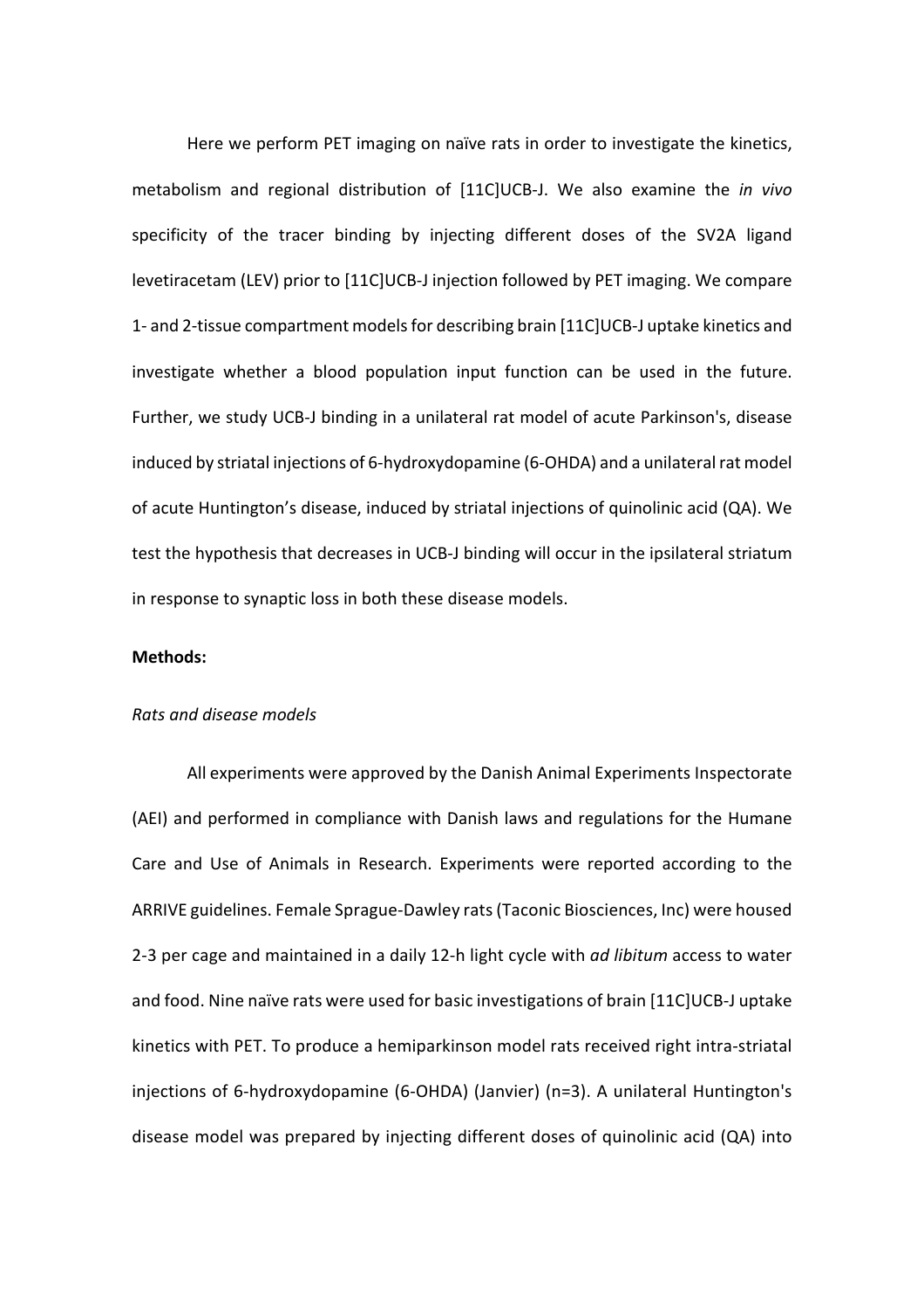the right striatum (Taconic) (n=12). Behavioral testing was performed post lesioning with the cylinder test along with microPET imaging. The rats weighed 250 at the time of surgery and approximately 270 g at the time of microPET imaging.

### *[11C]UCB-J microPET imaging*

The [11C]UCB-J tracer was produced using a modification of the method reported by Nabulsi et al.<sup>4</sup>. For pilot studies, precursor was provided by UCB Pharma (Belgium). Additional precursor was purchased from Trasis (Belgium) and Pharmasynth (Estonia). Rats were anaesthetized using isoflurane (2.5 %, Zoetis). A catheter was placed in the femoral artery for blood sampling and in the tail vein for tracer injection (radiochemical purity=99.2±1.0%, specific activity=137.8±86 GBq/µmol, injected activity=31.4±7.8 MBq and injected mass=0.14±0.10 µg). There were no differences in injected activity, volume, mass or specific activity between rats scanned at baseline and those scanned after blocking with LEV. Rats were placed prone in a plastic stereotaxic frame designed to fit in the gantry of the microPET (nanoscan microPET/1 T MRI, Mediso Ltd., Budapest, Hungary) and imaged for 90 min. During imaging, body temperature was kept at 36-36.5 °C using integrated hot-air channels in the chamber wall.

## *Blood curves*

Arterial blood sampling (~150 µL per sample) was conducted continuously during the first 90 sec post iv injection and then again after 5, 10, 20, 30, 45, 60, 75 and 88 minutes. No blood was sampled from the rats injected with 6-OHDA. Radioactivity in 50 µL whole blood and 50 µL plasma samples (prepared by centrifugation at 4°C, 21,000xg,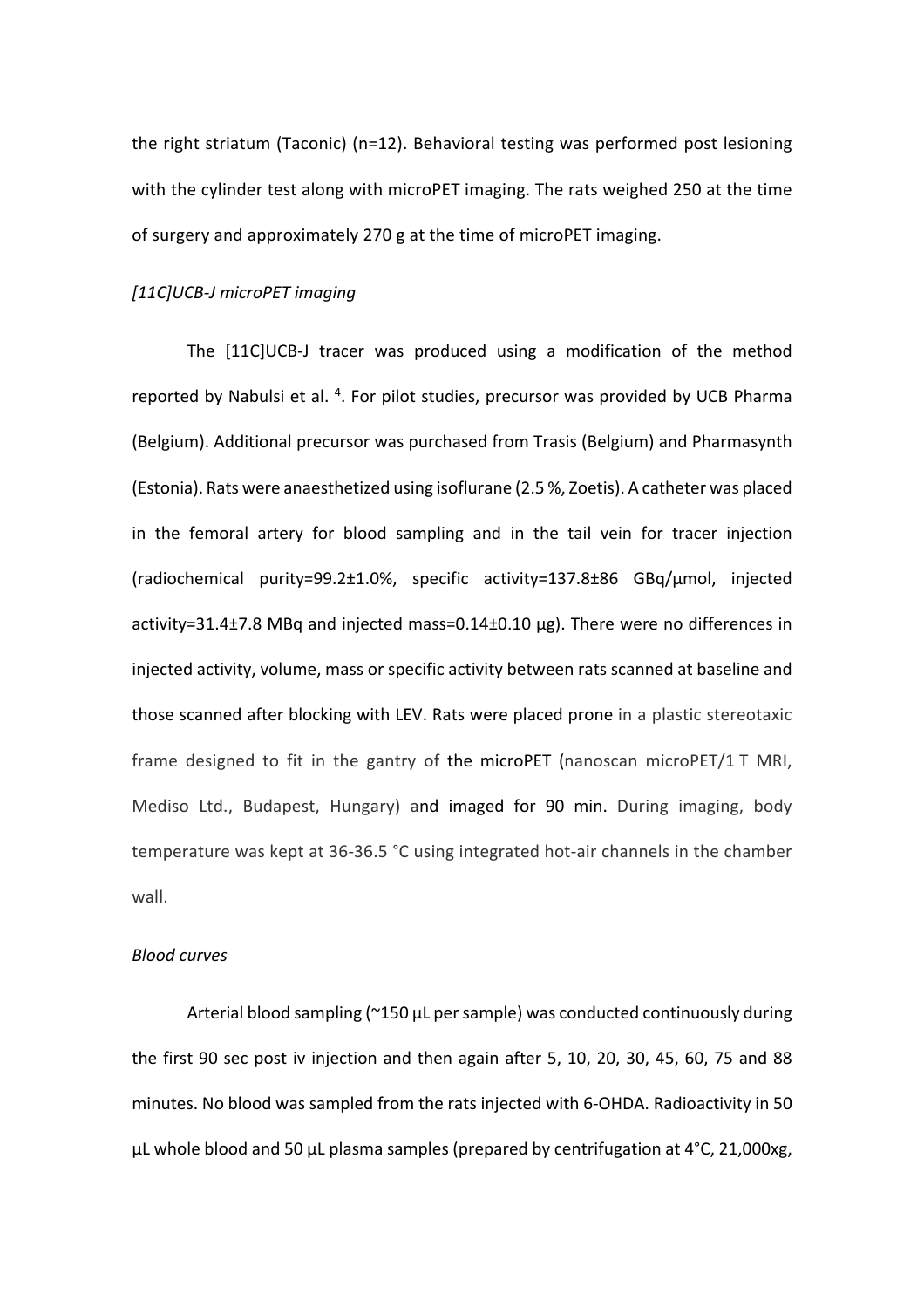2 min) was counted in a gamma-counter (Cobra II, Packard Instrument Co.) and crosscalibrated to the microPET scanner.

## *Metabolism*

Blood samples (~200 µL per sample) for metabolite correction were collected after 5, 10, 20, 40, 60 and 80 min. Acetonitrile (1:1) was added to 100 µL plasma and centrifuged (4°C, 21,000xg, 5 min). The un-metabolized parent fraction was determined in the plasma samples using radio-HPLC with a Luna C18(2) semi-preparative column (10x250 mm, 5 µm, Phenomenex) and a mobile phase consisting of 50 % acetonitrile in 70 mM NaH<sub>2</sub>PO<sub>4</sub> (v/v, pH 4.5) at a flow rate of 5 ml/min. The HPLC fractions were collected with an automated fraction collector (0.5 min/well) and radioactivity was counted on an automated gamma-counter.

### *PET data reconstruction*

PET data was reconstructed and binned as 26 time-frames (8x15, 4x30, 2x60, 2x120, 4x300 and 6x600 sec), 0.7 mm voxel image resolution (xx FWHM resolution?? (Ole/Majken)), 3D Tera-Tomo and maximum likelihood expectation maximization (MLEM) reconstruction. PMOD 3.6 software (PMOD Technologies Ltd., Zurich, Switzerland) was used to co-register the PET images to a rat T2-weighted MR template using rigid transformation. Volumes of interest (VOIs)<sup>16</sup> defined on this PMOD rat brain template were used sampled to generate time activity curves for further analyses.

### *Data analysis*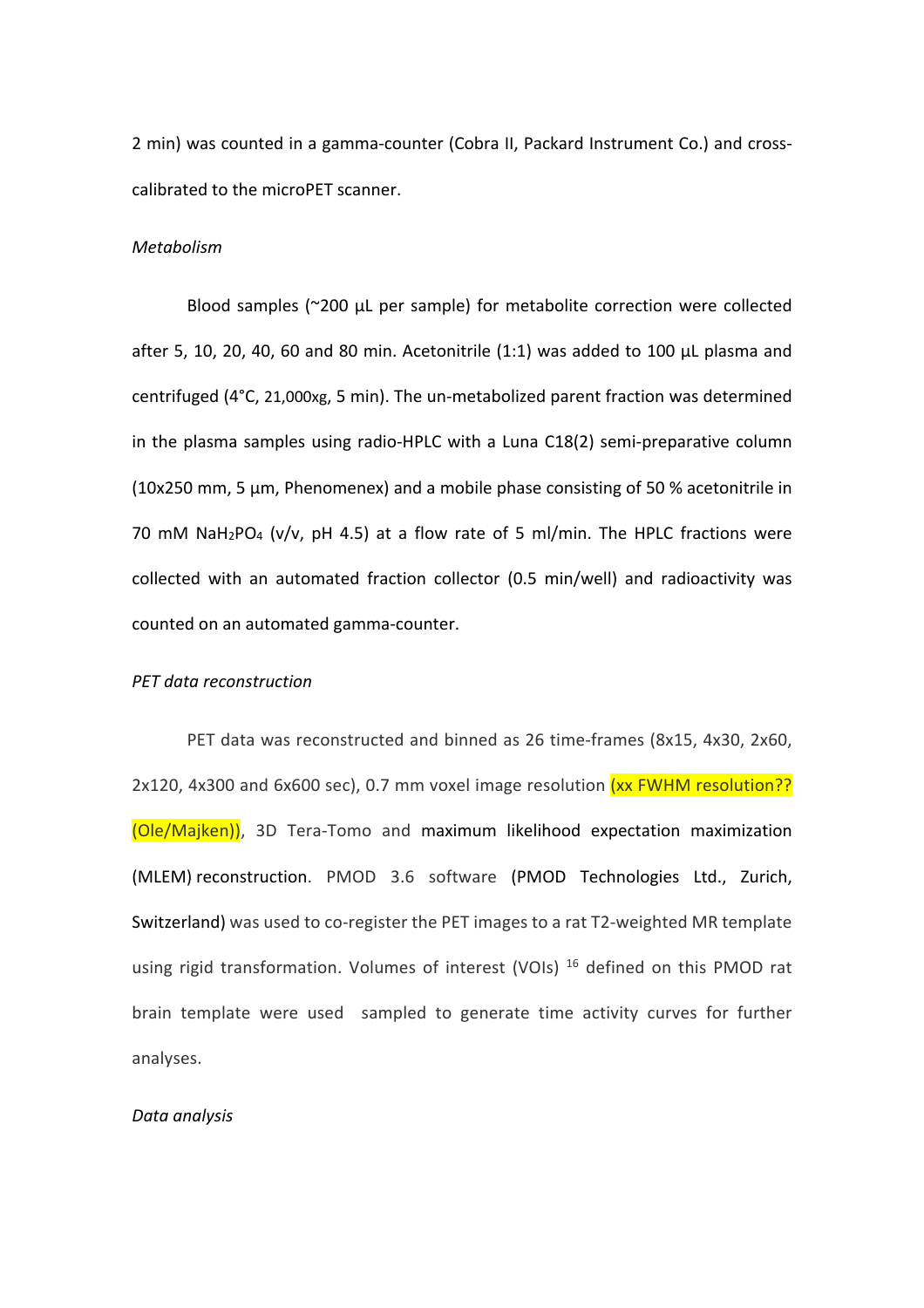Brain time activity curves (TACs) were generated by sampling brain VOIs to examine the uptake and washout kinetics of the tracer. The brain kinetics of the TACs were then interrogated for goodness of fit using 1- and 2-tissue compartment models (1T and 2T) in order to calculate volume of distribution  $(V<sub>T</sub>)$ . Goodness of each fit was determined by the Akaike Information Criterion (AIC) and the standard error (SE). To determine the occupancy by LEV at different doses, a Lassen occupancy plot was applied across all the defined VOIs. The plasma free fraction  $(f_P)$  was determined as described earlier  $^{17}$  using plasma from four rats. We also calculated k3/k4 as an estimate of binding potential, however, due to the high standard errror associated with this estimation and the large variability (up to 100%) across animals, we do not present these data.

## *Population-based plasma input function*

Population based TACs for [11C]UCB-J and its metabolites were generated for whole blood and plasma based on 9 naïve rats. The population-based metabolite curve was generated by directly averaging the individual metabolite curves. Population-based whole blood and plasma curves were made by correcting individual curves for injected dose and weight. All individual curves were interpolated and the peaks were aligned to the average peak before averaging them to produce a standard input function. This standard input function could then be back corrected for injected dose and weight in order to use it for modelling brain TACs of individual rats.

## *Occupancy*

LEV was used to block [11C]UCB-J binding and estimate the non-displaceable distribution volume ( $V_{ND}$ ) and tracer occupancy. Four of the naïve rats were PET scanned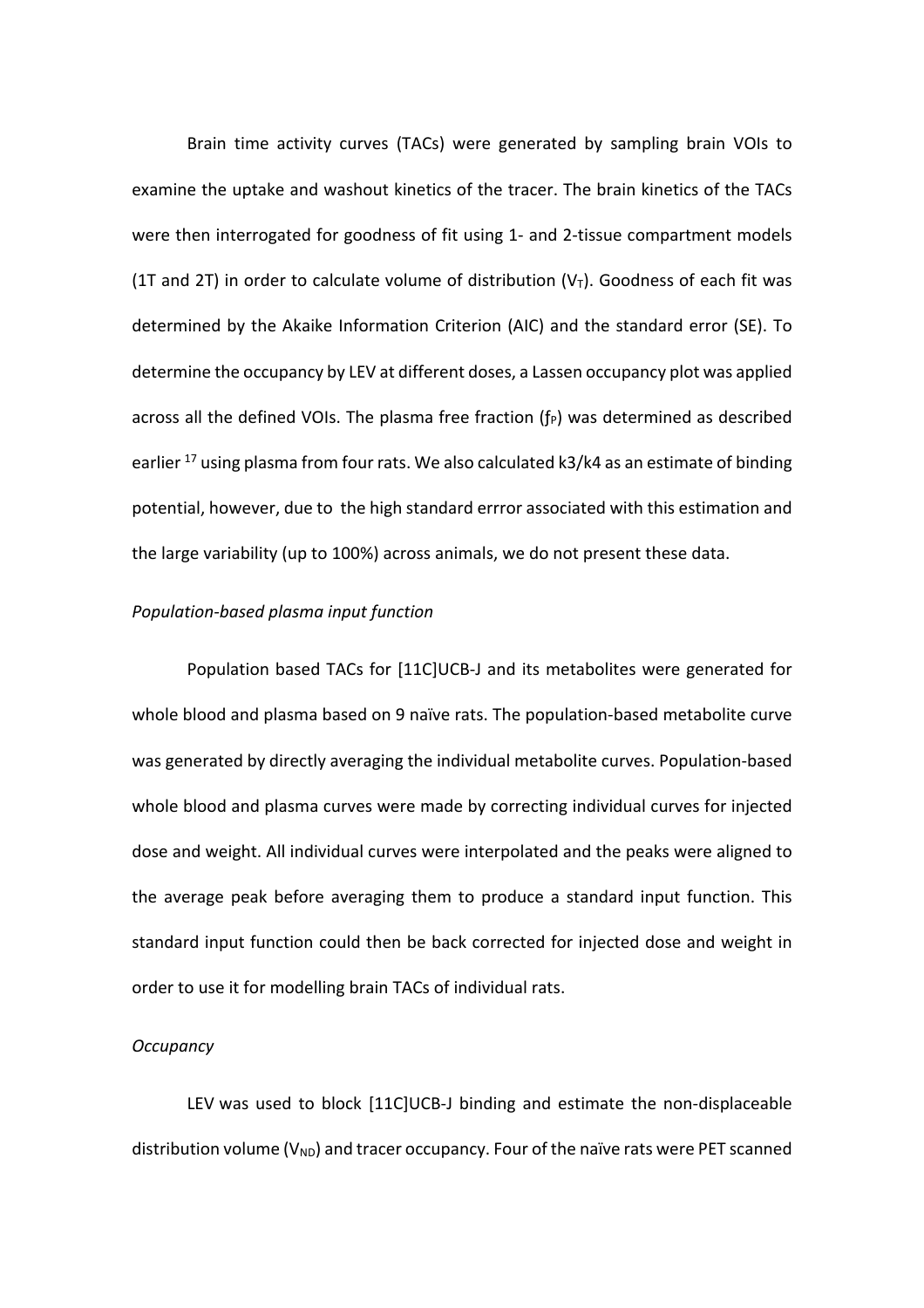again after their initial baseline scan. The second blocked scan was similar to the baseline scan except for the prior administration of different doses of LEV (10 mg/kg  $(n=1)$ , 40 mg/kg  $(n=1)$  and 100 mg/kg  $(n=2)$ ) in the tail vein 1-2 min before start of [11C]UCB-J PET.

### *Intrastriatal injections*

The 6-OHDA solution (20  $\mu$ g/4 $\mu$ L) was prepared using a 0.02% ascorbic acid solution diluted in sterile water. To get a 5  $\mu$ g/ $\mu$ L 100% free base 6-OHDA solution, 6.1 mg/mL 82% free base 6-OHDA powder (Sigma-Aldrich) was added to the ascorbic acid solution just before the surgery started. This was usable for 2 hours when stored on ice and protected against light. The quinolinic acid solution (20  $\mu$ g/4 $\mu$ L or 40  $\mu$ g/8 $\mu$ L) was prepared according to Lelos et al. <sup>18</sup>.

Ratswere anaesthetized (1.8 mL per rat i.p of a mixture of 0.8mL Cepetor and 10 mL Fentanyl-Hameln), and placed in a stereotaxic frame after shaving their scalp. A cut was made and a small hole was drilled in the scalp for the intrastriatal injections. The Hamilton syringe cannula tips were sited at the appropriate coordinates (6-OHDA; AP: 1, MC: -3 and DV: -4.9; QA (20 µg) AP: 1, MC: -3 and DV: -4.8; QA (40 µg (2 x 20 µg)) injection site 1; AP: -0.4, MC: -4 and DV: -4/-5 (two deposits of 2µL at different depths), site 2; AP: 1.2, MC: -3.2 and DV: -3.5/-4.5). The volume was injected at a rate of 0.3  $\mu$ L every 30 sec. After the injection, the cannula was left in place for 5 min before removal. The opening was closed with suture wound clips. Temgesic (0.3 mL) and antisedan (0.35 mL, diluted using 2 mL antisedan in 18 mL saline) were given subcutaneously to relieve pain and wake up the rat, respectively.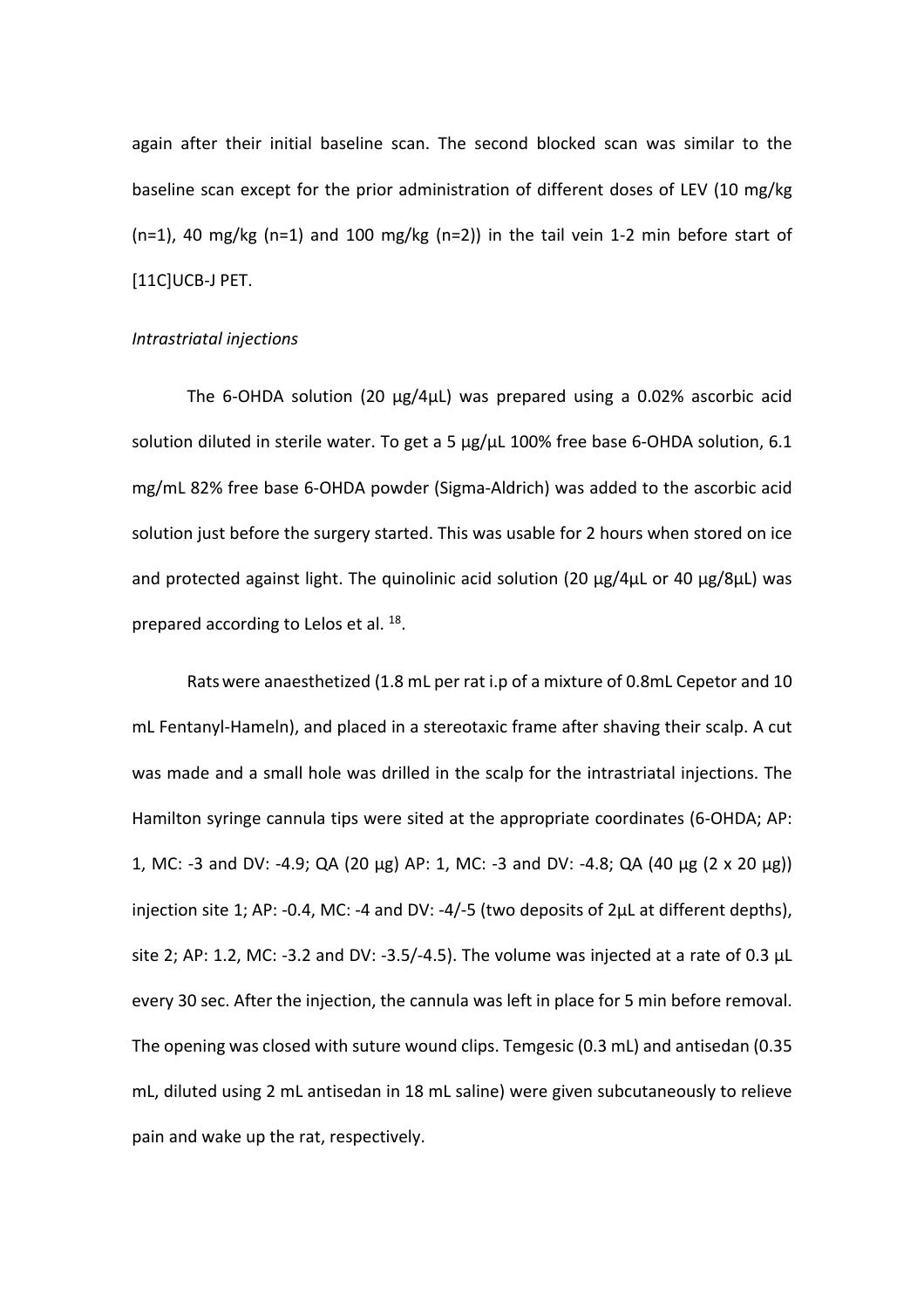## *Cylinder test*

Each rat was placed in a Plexiglas cylinder for five min while its movements were recorded on video. The number of forelimb touches on the cylinder wall was recorded, which enabled analysis of spontaneous use of the forelimbs  $19, 20$  by an investigator blinded to the groups.

### *Autoradiography*

After the PET scan, rats were euthanized using i.p. injections of pentobarbital followed by removal and fresh freezing of the brain. The brains were cut into 20 µm thick coronal slices, mounted on poly-L-lysine-coated slides (4 slices per slide, Thermo Scientific) and stored at -80°C.

The slides were left to thaw at room temperature and pre-washed for 5 min in 50 mM Tris-HCl buffer (pH=7.4). For each rat, two slides were used to assess total binding and one for non-specific binding. The total binding-slides were incubated with 3 nM [3H]UCB-J (specific activity 82 Ci/mmol, Cat. No.: NT1099, Novandi Chemistry AB, Sweden) in buffer, while slides for non-specific binding were incubated in the same concentration of radioligand, but in the presence of LEV (900 µM) for 60 min. All slides were post-washed for 2 x 1 min in buffer, dipped briefly in Milli-Q water (4°C), dried under a stream of cold air and read for 2 hours using BeaQuant v. 1.14 (ai4r, France) prior to analysis using Beamage v.2.1.7 software. Background binding was subtracted and specific binding was obtained by subtracting the non-specific binding from the total binding. Values were calibrated to an in-house standard with known radioactive concentration. Due to technical problems where the tissue did not stick properly to the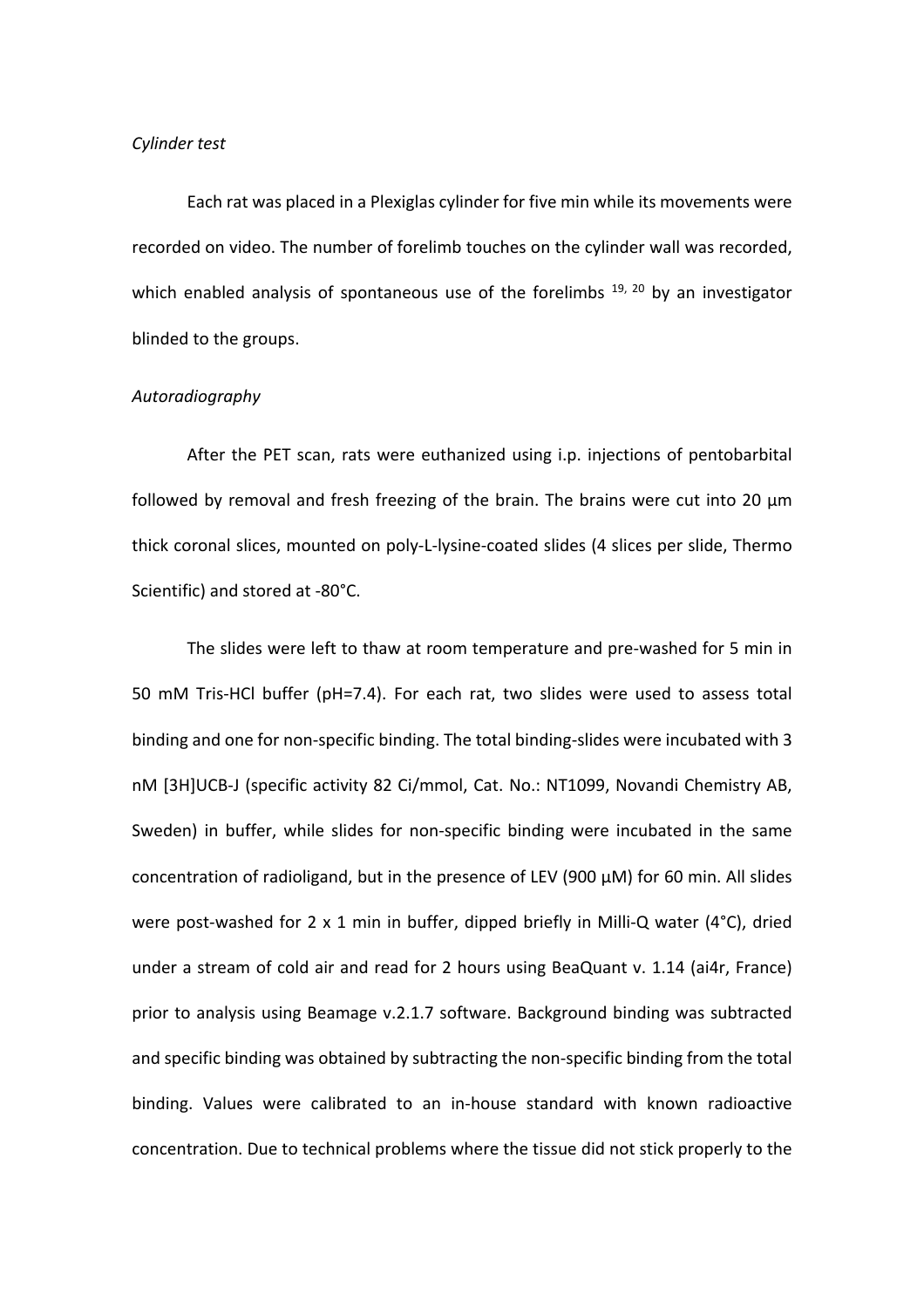slides around the injection site when performing autoradiography in tissue obtained from the 6-OHDA rat model, we only present data in moderate and high dose QAinjected rats.

## *Statistics*

Akaike Information Criteria (AIC) and standard errors (SE) of  $V<sub>T</sub>$  were used to compare  $V<sub>T</sub>$  values generated by the 1T and 2T models. When blocking with LEV, the gradient of the linear Lassen occupancy plot represented its percentage occupancy. For the population input function, the percentage error of estimation of the AUC (%error AUC) <sup>21</sup> and the V<sub>T</sub> (% error V<sub>T</sub>) were calculated for original input functions and for the population-based input function (PBIF) for each rat for comparison. For the 6-OHDA and QA experiments, paired t-tests were used to interrogate side to side differences in the cylinder test, [3H]UCB-J autoradiography and [11C]UCB-J PET.

## **Results:**

#### *PET image analysis in naïve rats*

[11C]UCB-J was metabolized rapidly with a baseline parent fraction of 65, 46, 31, 24, 20 and 20% after 5, 10, 20, 40, 60 and 80 min and a retention time of  $\sim$ 7 min. Representative [11C]UCB-J binding images and [11C]UCB-J uptake values are shown in figure 1. A high and rapid uptake was observed after iv injection with peak uptake times of 17.5-35 min in the striatum and 22.5-35 min in the frontal cortex under baseline conditions. The plasma free fraction was 0.278±0.016.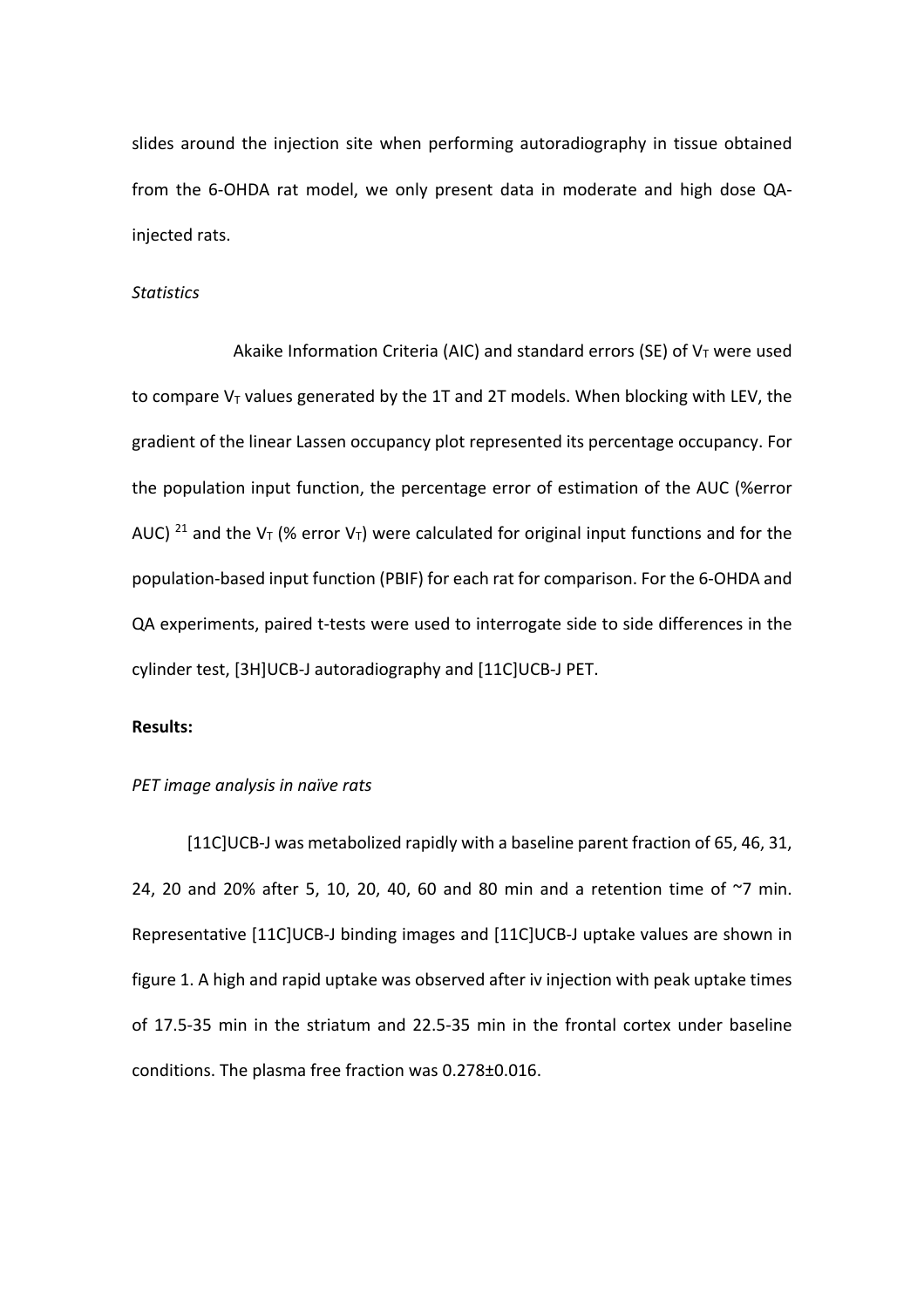Injection of different blocking doses of LEV prior to PET imaging, resulted in reduced uptake of [11C]UCB-J (see figure 1), an earlier peak and a faster clearance, confirming its specific SV2A binding.

#### *Kinetic modeling*

Comparing the utility of the 1T and 2T models, the 2T model generated lower  $V_T$ standard errors and AIC values (see table 1A), but one of the nine baseline scans could not be accurately modeled. The mean difference between  $V<sub>T</sub>$  values generated by the 1T or 2T model (in eight baseline scans) was 3.5%. Thus, the 1T model proved more robust and, since the  $V<sub>T</sub>$  values generated from the 1T and 2T models were very similar, the 1T model was used for further analyses.

## *UCB-J blockade*

LEV was used to block  $[11C]UCB-J$  binding.  $V_{ND}$  and occupancies were estimated with the occupancy plot (figure 2) using 10 mg/kg (n=1), 40 mg/kg (n=1) and 100 mg/kg (n=2) doses of LEV. These resulted in 33%, 78% and 82% occupancy showing specific binding.  $V_{ND}$  estimated from the 100 mg/kg LEV was 2.51.

#### *Population-based input function (PBIF)*

We attempted to generate PBIFs from our blood samples but these yielded AUC % errors of 15.16±5.3 and 15.09±10.78 for whole blood and plasma, respectively, and  $V_T$ % errors of 18.76±18.64. Even though these errors were considered high, we tested PBIFs in our rat models of disease.

### *Cylinder test in rat models of disease*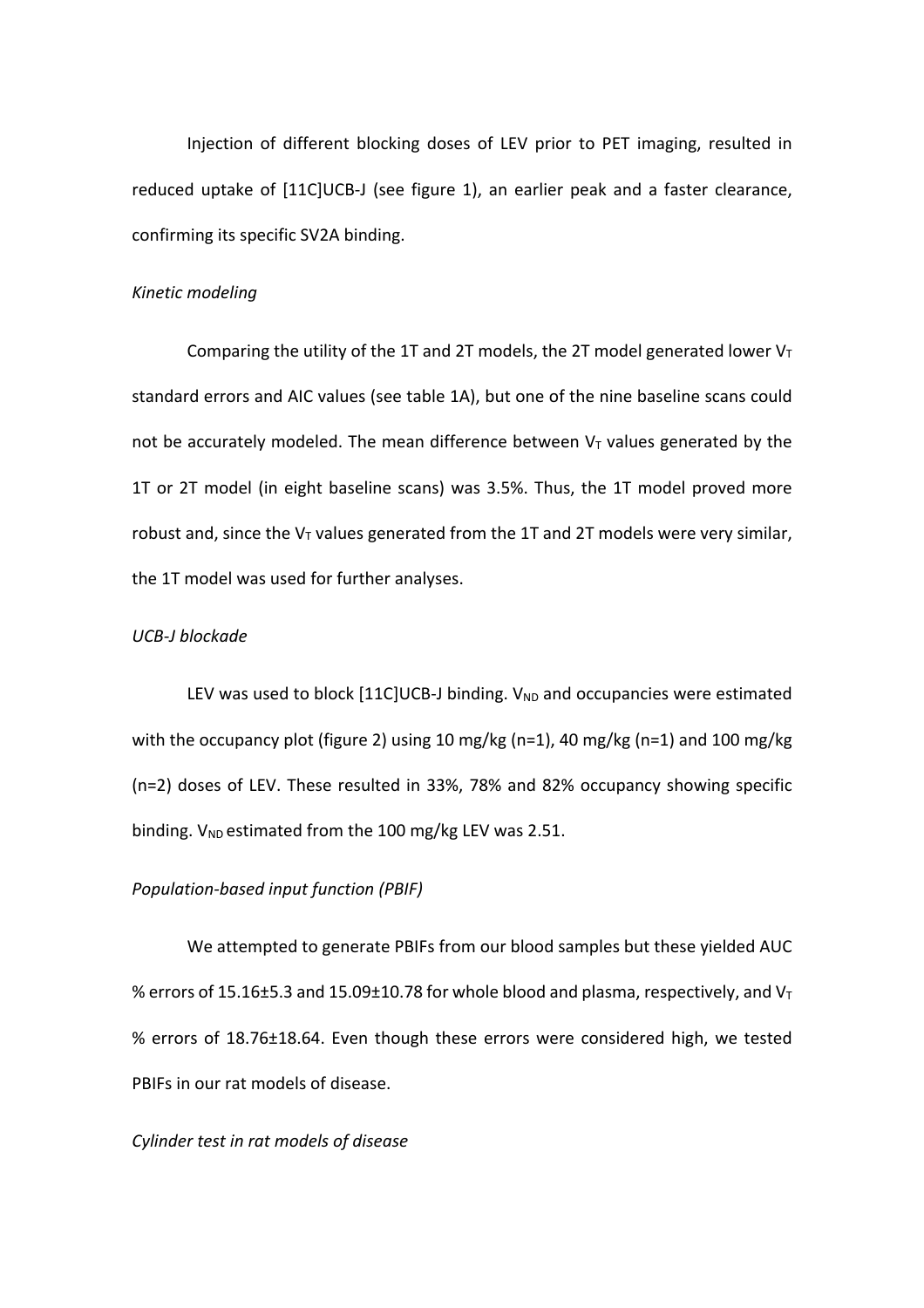To evaluate the sensitivity of [11C]UCB-J PET for detecting synaptic SV2A loss in rat models of disease, we performed PET imaging in rat models of Parkinsonism, induced unilaterally with a right striatal injection of 6-OHDA, and of Huntington's disease, induced unilaterally with a right striatal injection of QA. Since both models involve basal ganglia, the cylinder test was used to assess motor defects.

*Forelimb akinesia* was evaluated in rats unilaterally injected with 6-OHDA seven weeks post-surgery and those receiving QA ~four weeks after surgery. A tendency for the 6-OHDA rats to use the right forelimb was observed (p-value=0.068). No paw preference was observed in the 20 µg QA injected rats, while a clear preference for use of the right forelimb was seen in the 40  $\mu$ g QA rats (figure 3), indicating unilateral loss of motor activity connected to the striatum.

*[11C]UCB-J PET analysis in rat models of disease*[11C]UCB-J PET showed a unilateral loss of striatal synaptic SV2A density ipsilateral to the injection site in both the 6-OHDA and QA rat models. When comparing the decrease in the SUV values acquired during three time windows (30-90 min, 60-90 min and 40-60 min) to matched  $V<sub>T</sub>$  values in the QA lesioned rats, the 60-90 min SUV interval data showed the best correlation (30-90 min SUV: r<sup>2</sup>=0.65, p-value=0.0088, 60-90 min SUV: r<sup>2</sup>=0.66, p-value=0.0075, 40-60 min SUV: :  $r^2$ =0.64, p-value=0.0099). As no blood was sampled from the 6-OHDA lesioned rats, the 60-90 min SUV interval was used to determine the striatal UCB-J decrease. Only a small 6.2±2.52% SUV but significant decrease was seen in the right striatal injection area compared to the corresponding left side of the 6-OHDA rats (figures 4 and 5, table 1B). A 39.3±7.98% and 55.1±5.59%  $V_T$  (31.0±8.16% and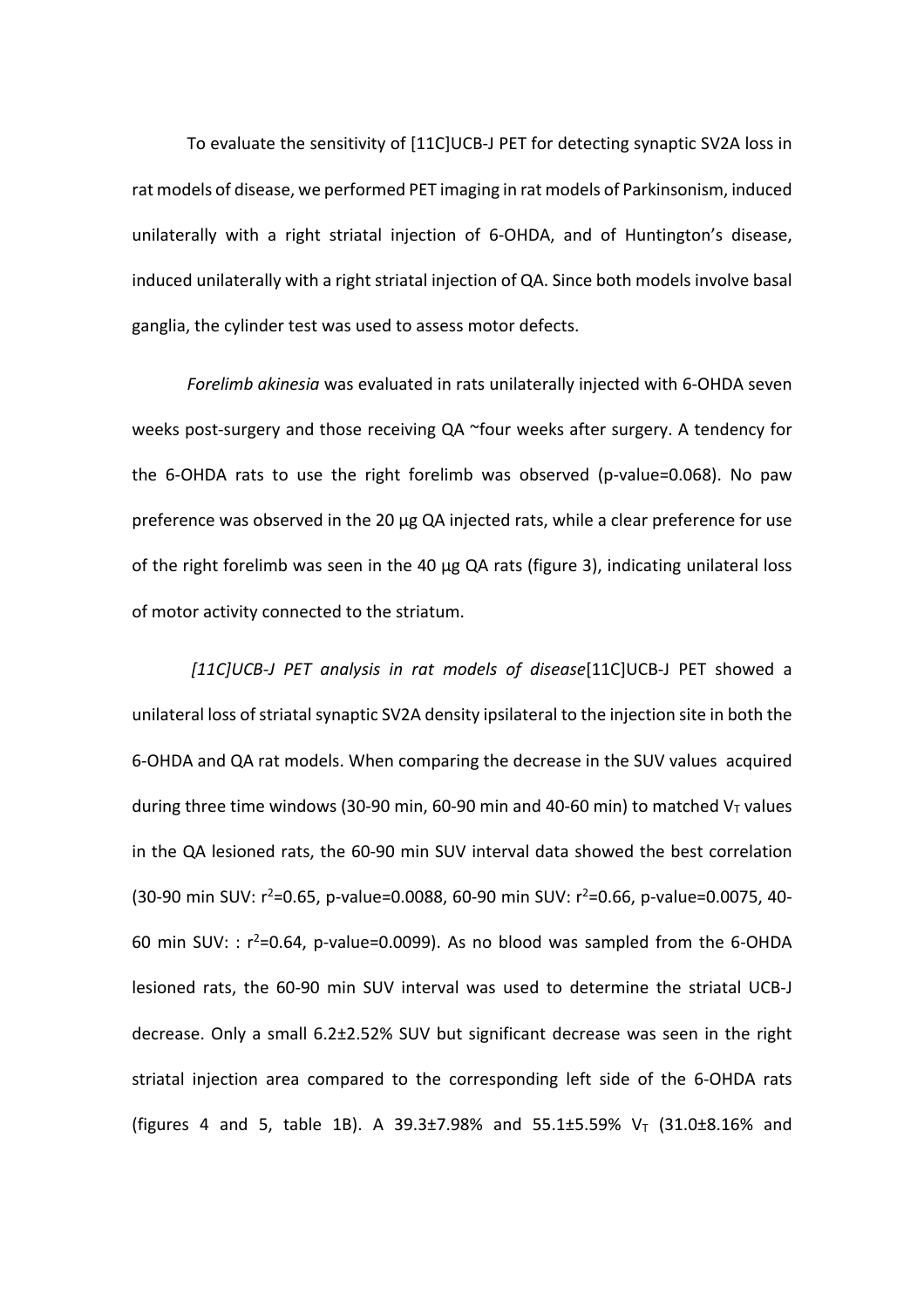49.6±6.72% SUV) significant decrease was seen in the right striatal injection area compared to the corresponding left in the 20 µg and 40 µg QA rat model, respectively (figures 4 and 5, table 1B).

## *Autoradiography*

[3H]UCB-J autoradiography analysis of the QA rat model confirmed unilateral 38.4±8.03% (p-value<0.0001) and 52.5±3.69% (p-value=0.0052) loss of synaptic SV2A binding ipsilateral to the right injection side in the 20 µg QA and 40 µg QA model, respectively (see figure 6 and table 1B). The in vivo PET vs in vitro autoradiography asymmetries of all QA-injected rats are shown in supplemental figure 2.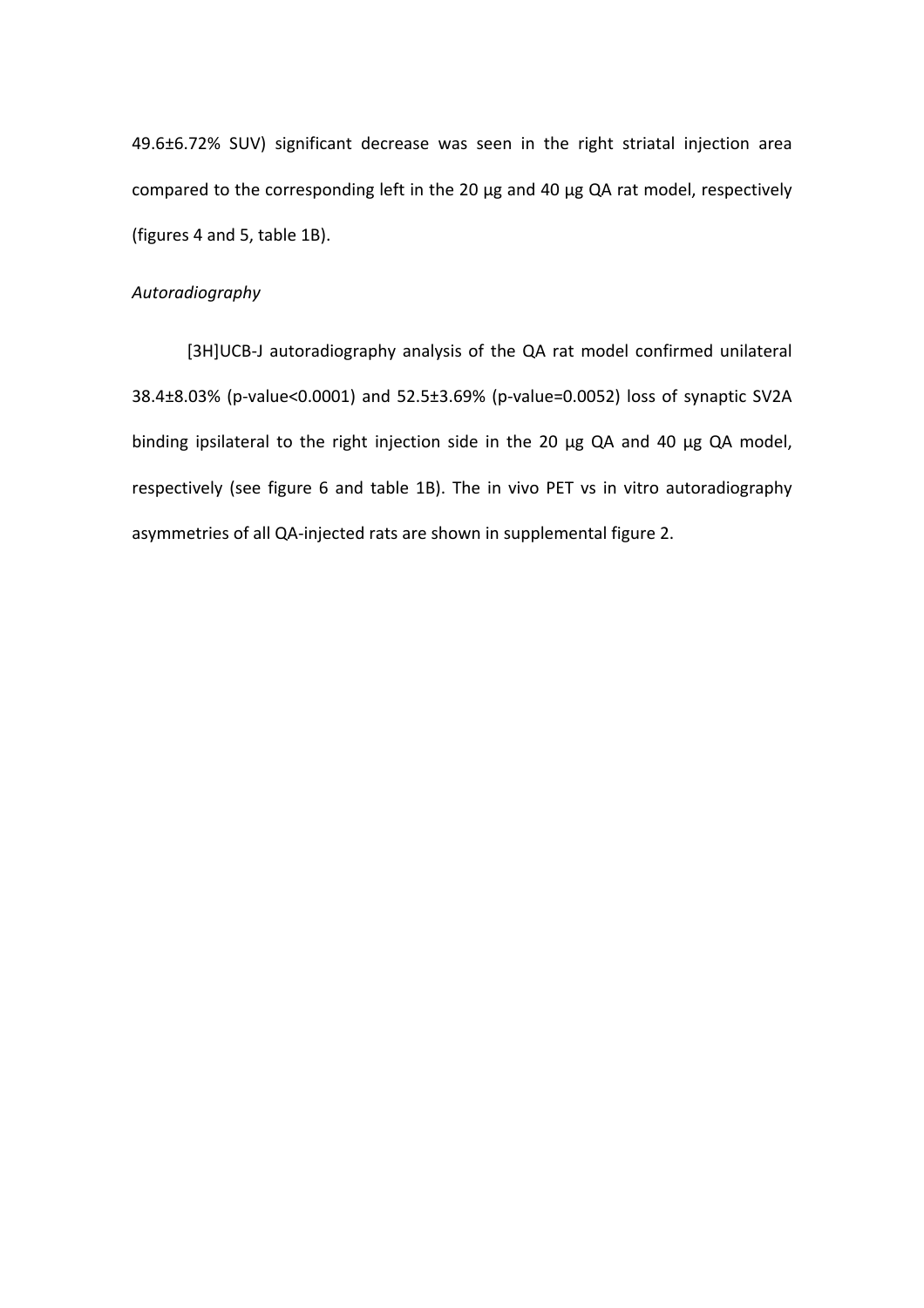### **Discussion:**

In this paper we have evaluated the *in vivo* [11C]UCB-J PET signal in naïve rats and performed studies in toxin-induced rat models of acute Parkinson's and Huntington's disease using *in vivo* microPET and *postmortem* autoradiography methods.

The non-metabolized parent fraction found here was similar to that previously reported 4 confirming fast systemic tracer metabolism in rats**.** In the intact rat we see highest [11C]UCB-J binding to synaptic SV2A in the thalamus and striatum, moderate binding in the frontal cortex, hippocampus and amygdala and low binding in the cerebellum. This is similar to reported [11C]UCB-J binding in humans, where high binding was seen in the striatum, frontal cortex and amygdala and lower binding in the hippocampus, thalamus and cerebellum<sup>7</sup>.

The  $V<sub>T</sub>$  values computed were similar when using 1T and 2T models to describe the kinetics of brain TACs, thus suggesting that both models can be used in further studies. Here we chose to use the 1T model as PET imaging data from all nine rats could be fitted using this model, while the fit of one rat was unacceptable with the 2T model. The high K1 observed in the current rat study, and in the previous work in mouse (ref), suggests an extensive first pass extraction into the rodent brain. Brain uptake may, therefore, be flow limited due to rapid trapping in a bound compartment. As tracer uptake took 20 min to peak after injection and varied across grey matter regions known to have similar levels of blood flow, it seems unlikely that flow determined its uptake. In human studies K1 values have been reported to be in a more physiological range (ref).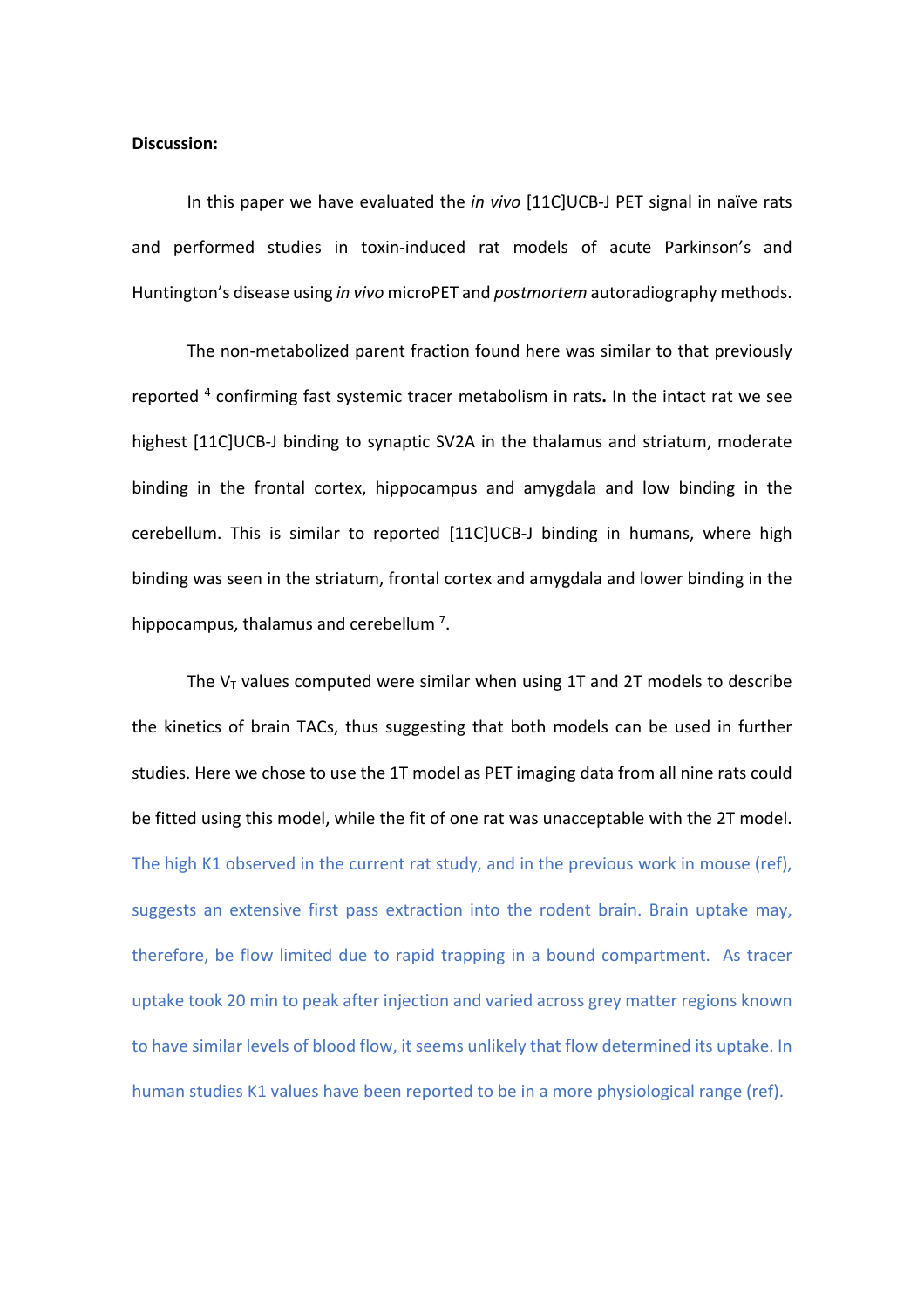UCB-J was initially developed alongside two other SV2A ligands, UCB-A and UCB-H <sup>22</sup>. PET uptake of [18F]UCB-H has previously been investigated in rats <sup>23</sup>. As in the current study, they found high and rapid brain uptake with highest binding of the tracer in the thalamus and striatum, moderate binding in hippocampus and cortex and low binding in the cerebellum. UCB-J shows higher specific binding compared to UCB-H in rhesus monkeys<sup>4</sup>, which has resulted in greater focus on its use.

LEV is an antiepileptic drug that binds to vesicular SV2A protein. The antiepileptic mechanism of the drug is still uncertain, but it inhibits presynaptic calcium channels  $^{24}$ , which are essential to neurotransmitter release. Here, injection of 10, 40 and 100 mg/kg LEV before scan start resulted in 33%, 78% and 82% dose-dependent drug occupancy of the SV2A binding site and confirming specific binding of [11C]UCB-J.

Even though  $V_T$  values derived from a simple PBIF in this study showed high variability, the unilateral loss of binding seen in the QA lesioned rats was similar whether using  $V_{T, PBIF}$  or  $V_T$ . It is possible that a more accurate PBIF could be generated and used in the future if a more accurate blood sampling method was available. For example, a βmicroprobe system could be used to measure blood activity continuously (every 1 sec). Mice have a small blood volume which makes blood sampling problematic. In one [11C]UCB-J study, an input function was generated by imaging total blood radioactivity of the heart sampling activity with a volume of interest over the left ventricle  $9$ . In contrast to rat PET imaging studies, the small size of the mouse allows a larger PET field of view and activity of both brain and the heart can be imaged simultaneously. In another mouse study, blood sampling was avoided by normalizing SUV values to whole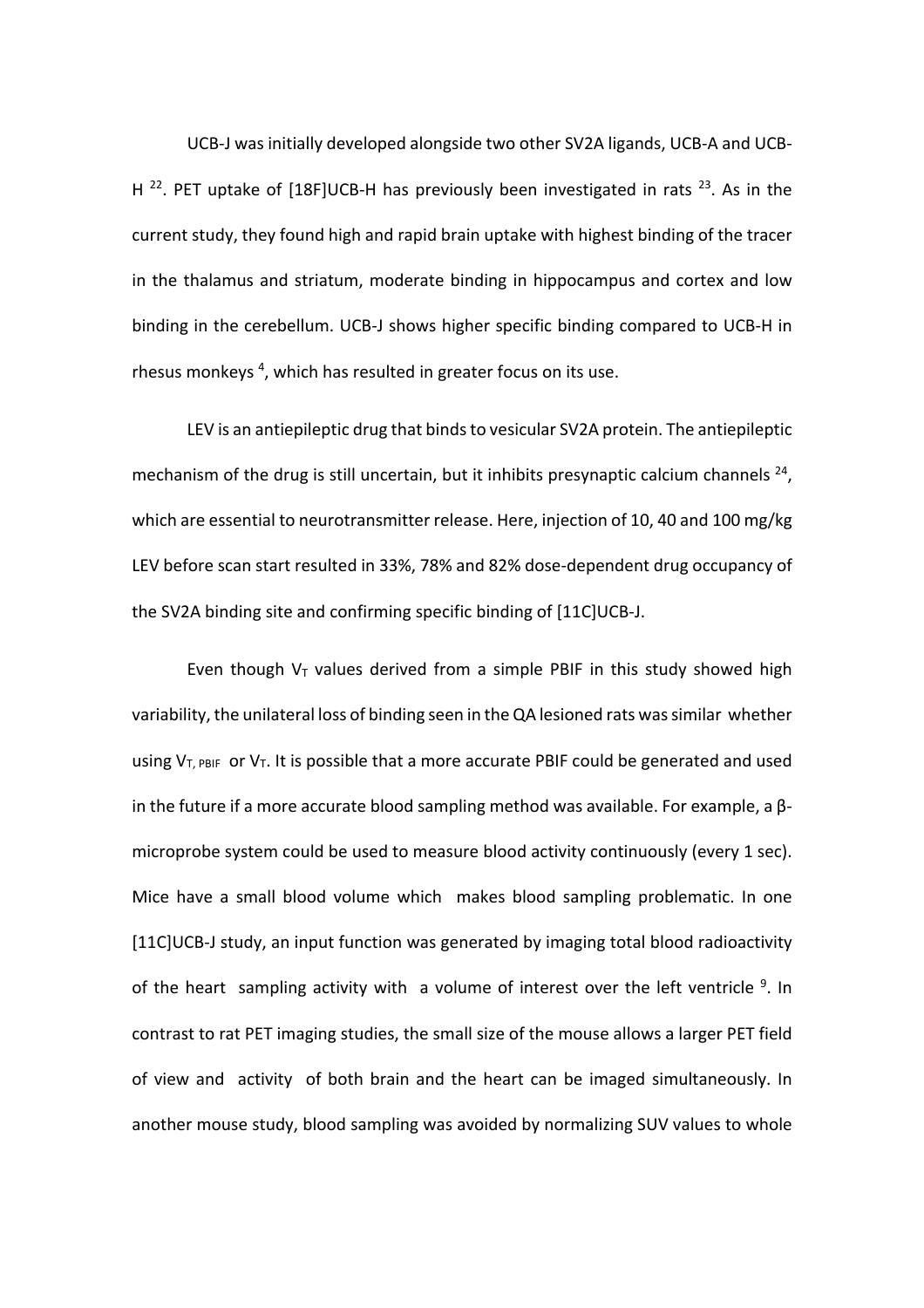brain or brainstem SUV values. This approach detected decreased hippocampal binding in a transgenic mouse model of Alzheimer's disease compared to wild-type mice 10.

Ipsilateral striatal synaptic loss was seen in our rat models of unilateral disease whether they were injected with 6-OHDA or QA. This was accompanied by impaired contralateral limb motor function when performing the cylinder test. Striatal 6-OHDA injections can induce limb bradykinesia in the rat similar to that seen in Parkinson's disease as they target dopaminergic (and noradrenergic) neurons and induce nigral cell death by a dying back mechanism. It has been suggested that the neurotoxicity of 6- OHDA arises from inhibition of the mitochondrial respiratory chain resulting in oxidative stress and reactive oxygen species  $25$ . Previous PET imaging studies with 6-OHDA rats have shown reduced striatal uptake of the dopamine precursor [18F]-6 fluorodopa (FDOPA) and also of the vesicular monoamine transporter (VMAT2) ligand [11C]dihydrotetrabenazine (DTBZ)<sup>26</sup>. We found a 6.2% decrease in striatal [11C]UCB-J binding in our group of 6-OHDA rats. This small decrease is in line with current views that nigral dopaminergic projections constitute only around 10% of striatal terminals  $^{27}$ , <sup>28</sup> so a 6.2% loss of SV2A binding is predictable and physiologically significant.

QA is a metabolite of the kynurenine pathway and acts as an agonist at NMDA ion channel complexes. QA exerts neurotoxicity by increasing Ca flux into neurons via the NMDA-ICs , disturbing the cytoskeleton, generating free radicals and oxidative stress and by causing lipid peroxidation  $29$ . Chronic exposure can cause structural changes affecting the microtubullar distribution and a decrease in organelles. Structures such as the striatum and hippocampus, where NMDA ion channels are dense, are especially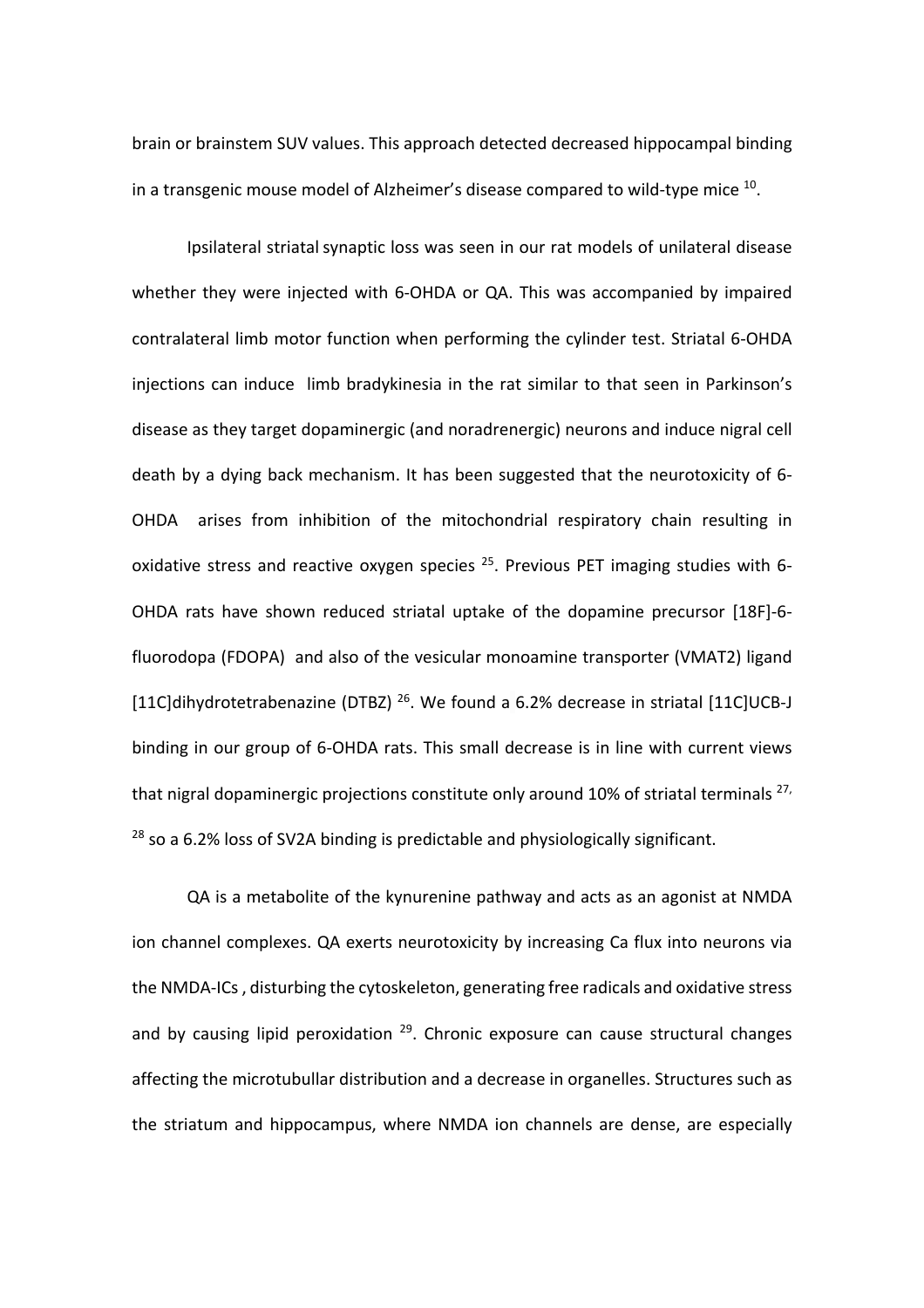susceptible to QA toxicity. Neurons particularly sensitive to QA include striatal cholinergic interneurons, hippocampal pyramidal neurons and striatal GABAergic spiny projection neurons of the direct pathway containing substance P. Striatal spiny neurons containing somatostatin and neuropeptide Y are unaffected  $29$ . This sparing of somatostatin and neuropeptide Y positive medium spiny neurons in the striatum alongside striking GABA spiny neuronal cell death resembles the pathology of Huntington's disease <sup>30</sup>. In our experiment we saw a significant effect of QA toxicity on striatal SV2A binding. The adjacent cortex was affected to a small extent when using 20 µg QA but to a larger extent when using 40 µg QA. Thus, the effect we see here, with a 6.2%, 39.3% and 55.1% decreases in striatal SV2A binding in rats lesioned with 6-OHDA, 20µg QA and 40 µg QA, respectively, reflects the both toxin doses and the different densities of dopaminergic and GABAergic interneuron terminals in the striatum. In the QA-lesioned rats, we were able to show similar decreases in SV2A binding using autoradiography in fresh frozen brain slices. As a final note, if we assume a  $K_d$  in rat of 6.8nM, we estimate a self-occupancy of 31% when administering a dose of 3nM [3H]UCB-J. As we are not concerned about physiological/pharmacological effects in autoradiography studies, we do not expect a partial blockade to significantly change our interpretation of the data aside from a potential underestimation of binding. The selfblocking would lead to a greater undersestimation of UCB-J binding on the side of the brain with higher binding, which could decrease the left-right differences.

In conclusion, we have shown that [11C]UCB-J PET is a good *in vivo* marker of synaptic SV2A density in the rat brain. This opens the possibility to non-invasively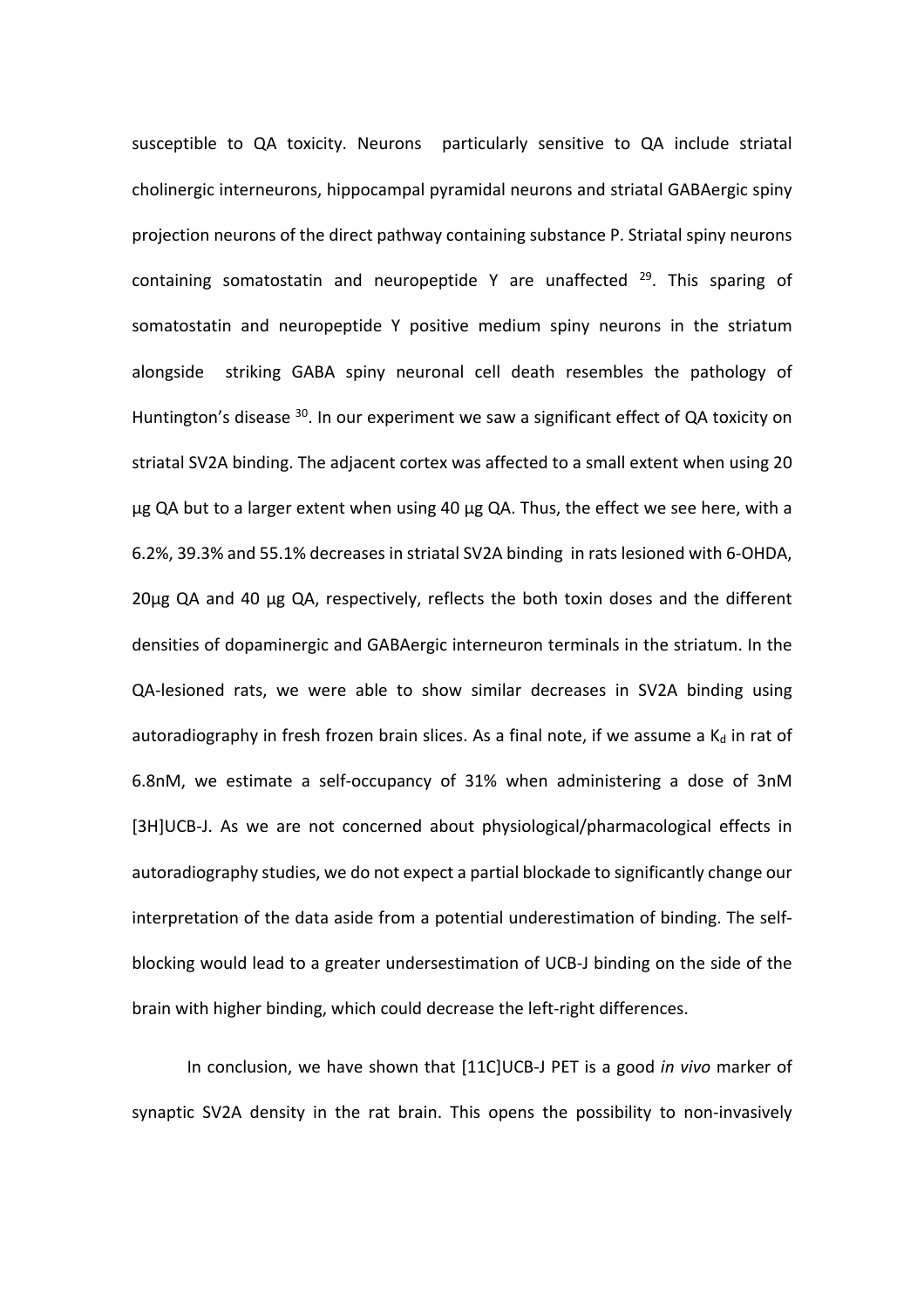investigate *in vivo* synaptic density longitudinally and in response to therapy in animal models of neurodegenerative diseases.

## **Acknowledgements:**

We thank UCB Pharma for providing tracer precursor for pilot studies. We are grateful to the staff at the Aarhus University Hospital PET Centre and Aarhus University for assistance. The project was supported by the Lundbeck Foundation, Parkinsonforeningen, Fonden af 2/7 1984 til Bekæmpelse af Parkinsonsyge and Aarhus University.

# **Author contributions:**

MBT, MRR, DJB and AML designed the studies. JJ and ACS synthesized the radioligand and MS imaged the rats. MBT and MRR prepared the 6-OHDA and QA rodent models and performed behavioural studies. MBT performed the autoradiography and MBT and TPL analysed and interpreted the micropet and autoradiography data under the supervision of AML. MBT wrote the first draft of the manuscript with support from AML. All authors have provided suggestions and edits, and have approved the final version of the manuscript.

## **Disclosure/conflict of interest**

None of the authors have any conflicts of interest to declare.

## **Supplementary data**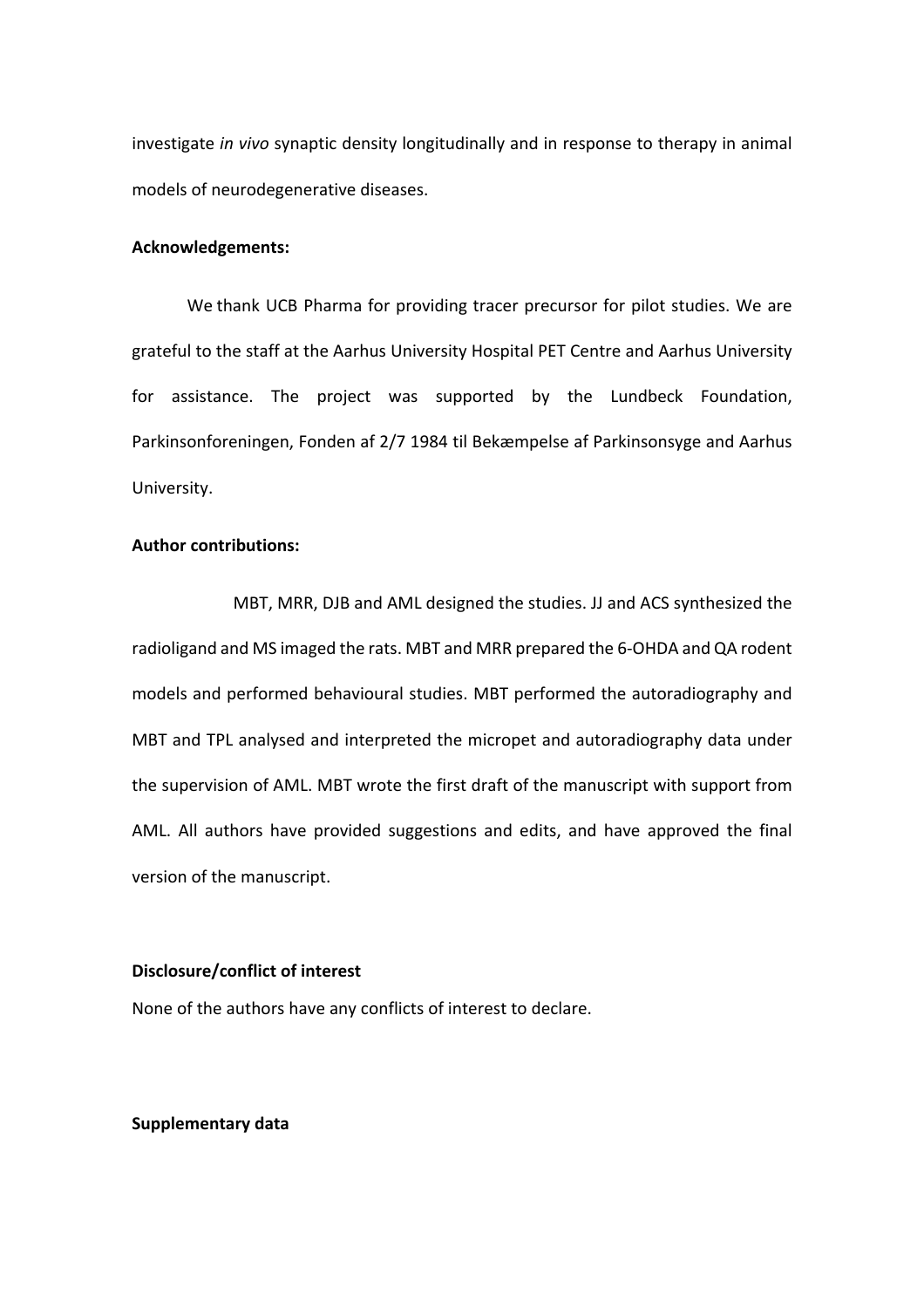Supplementary material for this paper can be found at the journal website: http://journals.sagepub.com/home/jcb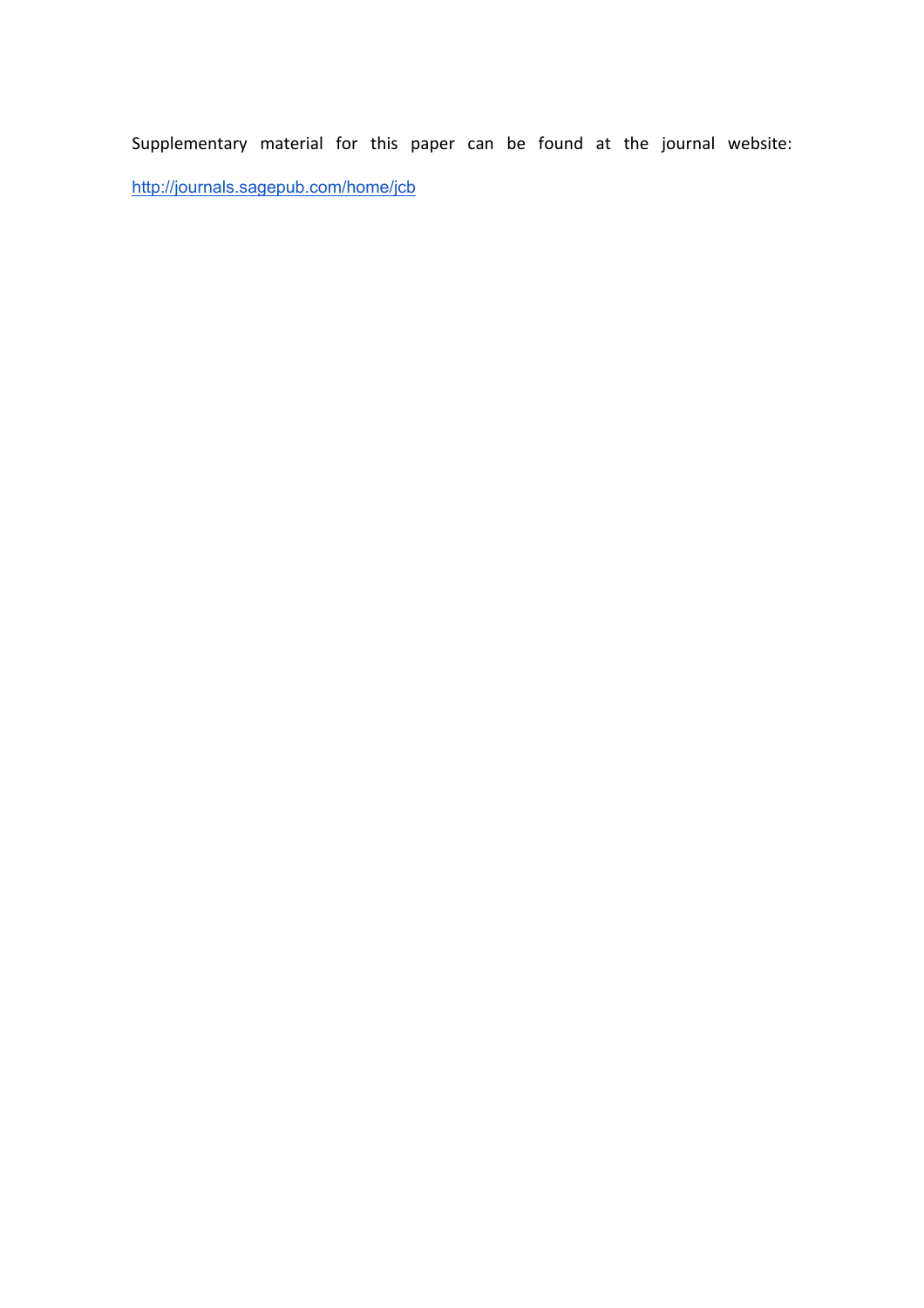# **References:**

1. Picconi B, Piccoli G and Calabresi P. Synaptic dysfunction in Parkinson's disease. *Advances in experimental medicine and biology* 2012; 970: 553-572. DOI: 10.1007/978-3-7091- 0932-8\_24.

2. Jang BG, In S, Choi B, et al. Beta-amyloid oligomers induce early loss of presynaptic proteins in primary neurons by caspase-dependent and proteasome-dependent mechanisms. *Neuroreport* 2014; 25: 1281-1288. DOI: 10.1097/WNR.0000000000000260.

3. Rozas JL, Gomez-Sanchez L, Tomas-Zapico C, et al. Presynaptic dysfunction in Huntington's disease. *Biochemical Society transactions* 2010; 38: 488-492. DOI: 10.1042/BST0380488.

4. Nabulsi NB, Mercier J, Holden D, et al. Synthesis and Preclinical Evaluation of 11C-UCB-J as a PET Tracer for Imaging the Synaptic Vesicle Glycoprotein 2A in the Brain. *Journal of nuclear medicine : official publication, Society of Nuclear Medicine* 2016; 57: 777-784. DOI: 10.2967/jnumed.115.168179.

5. Bajjalieh SM, Frantz GD, Weimann JM, et al. Differential expression of synaptic vesicle protein 2 (SV2) isoforms. *The Journal of neuroscience : the official journal of the Society for Neuroscience* 1994; 14: 5223-5235.

6. Calhoun ME, Jucker M, Martin LJ, et al. Comparative evaluation of synaptophysinbased methods for quantification of synapses. *Journal of neurocytology* 1996; 25: 821-828.

7. Finnema SJ, Nabulsi NB, Mercier J, et al. Kinetic evaluation and test-retest reproducibility of [(11)C]UCB-J, a novel radioligand for positron emission tomography imaging of synaptic vesicle glycoprotein 2A in humans. *Journal of cerebral blood flow and metabolism : official journal of the International Society of Cerebral Blood Flow and Metabolism* 2017; 38(11): 2041–2052. DOI: 10.1177/0271678X17724947.

8. Finnema SJ, Nabulsi NB, Eid T, et al. Imaging synaptic density in the living human brain. *Science translational medicine* 2016; 8: 348ra396. DOI: 10.1126/scitranslmed.aaf6667.

9. Bertoglio D, Verhaeghe J, Miranda A, et al. Validation and noninvasive kinetic modeling of [(11)C]UCB-J PET imaging in mice. *Journal of cerebral blood flow and metabolism : official journal of the International Society of Cerebral Blood Flow and Metabolism* 2019: 271678X19864081. DOI: 10.1177/0271678X19864081.

10. Toyonaga T, Smith LM, Finnema SJ, et al. In vivo synaptic density imaging with (11)C-UCB-J detects treatment effects of saracatinib (AZD0530) in a mouse model of Alzheimer's disease. *Journal of nuclear medicine : official publication, Society of Nuclear Medicine* 2019. DOI: 10.2967/jnumed.118.223867.

11. Chen MK, Mecca AP, Naganawa M, et al. Assessing Synaptic Density in Alzheimer Disease With Synaptic Vesicle Glycoprotein 2A Positron Emission Tomographic Imaging. *JAMA neurology* 2018; 75: 1215-1224. DOI: 10.1001/jamaneurol.2018.1836.

12. Onwordi EC, Halff EF, Whitehurst T, et al. Synaptic density marker SV2A is reduced in schizophrenia patients and unaffected by antipsychotics in rats. *Nature communications* 2020; 11: 246. DOI: 10.1038/s41467-019-14122-0.

13. Cai Z, Li S, Matuskey D, et al. PET imaging of synaptic density: A new tool for investigation of neuropsychiatric diseases. *Neuroscience letters* 2019; 691: 44-50. DOI: 10.1016/j.neulet.2018.07.038.

14. Matuskey D, Tinaz S, Wilcox KC, et al. Synaptic Changes in Parkinson Disease Assessed with in vivo Imaging. *Annals of neurology* 2020; 87: 329-338. DOI: 10.1002/ana.25682.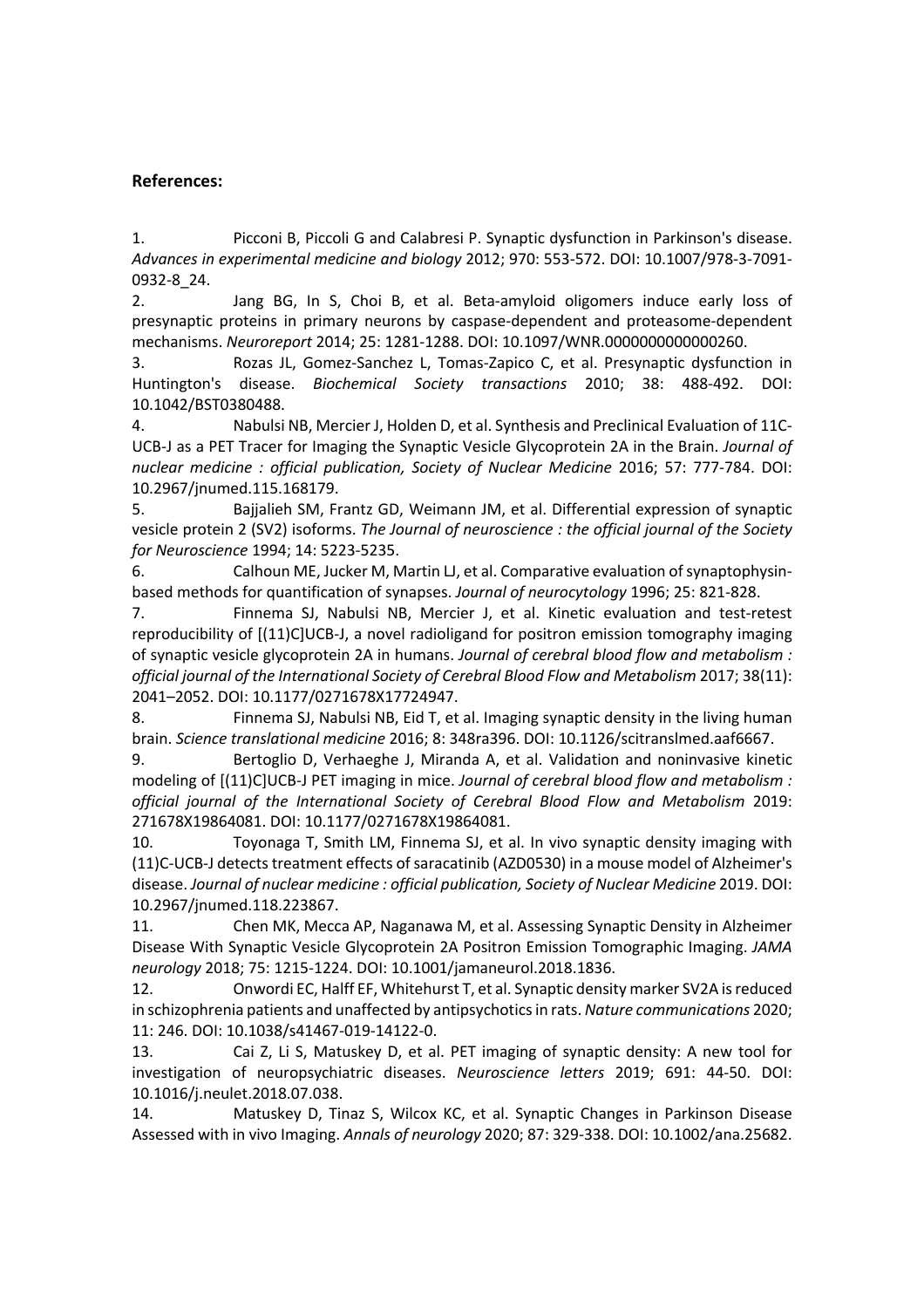15. Holmes SE, Scheinost D, Finnema SJ, et al. Lower synaptic density is associated with depression severity and network alterations. *Nature communications* 2019; 10: 1529. DOI: 10.1038/s41467-019-09562-7.

16. Schiffer WK, Mirrione MM, Biegon A, et al. Serial microPET measures of the metabolic reaction to a microdialysis probe implant. *Journal of neuroscience methods* 2006; 155: 272-284. DOI: 10.1016/j.jneumeth.2006.01.027.

17. Thomsen MB, Lillethorup TP, Jakobsen S, et al. Neonatal domoic acid alters in vivo binding of [11C]yohimbine to alpha2-adrenoceptors in adult rat brain. *Psychopharmacology* 2016. DOI: 10.1007/s00213-016-4416-5.

18. Lelos MJ and Dunnett SB. Generating Excitotoxic Lesion Models of Huntington's Disease. *Methods in molecular biology* 2018; 1780: 209-220. DOI: 10.1007/978-1-4939-7825-  $0_11.$ 

19. Stoltz S, Humm JL and Schallert T. Cortical injury impairs contralateral forelimb immobility during swimming: a simple test for loss of inhibitory motor control. *Behavioural brain research* 1999; 106: 127-132.

20. Sanchez-Guajardo V, Annibali A, Jensen PH, et al. alpha-Synuclein vaccination prevents the accumulation of parkinson disease-like pathologic inclusions in striatum in association with regulatory T cell recruitment in a rat model. *Journal of neuropathology and experimental neurology* 2013; 72: 624-645. DOI: 10.1097/NEN.0b013e31829768d2.

21. Shiozaki T, Sadato N, Senda M, et al. Noninvasive estimation of FDG input function for quantification of cerebral metabolic rate of glucose: optimization and multicenter evaluation. *Journal of nuclear medicine : official publication, Society of Nuclear Medicine* 2000; 41: 1612-1618.

22. Mercier J, Archen L, Bollu V, et al. Discovery of heterocyclic nonacetamide synaptic vesicle protein 2A (SV2A) ligands with single-digit nanomolar potency: opening avenues towards the first SV2A positron emission tomography (PET) ligands. *ChemMedChem* 2014; 9: 693-698. DOI: 10.1002/cmdc.201300482.

23. Warnock GI, Aerts J, Bahri MA, et al. Evaluation of 18F-UCB-H as a novel PET tracer for synaptic vesicle protein 2A in the brain. *Journal of nuclear medicine : official publication, Society of Nuclear Medicine* 2014; 55: 1336-1341. DOI: 10.2967/jnumed.113.136143.

24. Vogl C, Mochida S, Wolff C, et al. The synaptic vesicle glycoprotein 2A ligand levetiracetam inhibits presynaptic Ca2+ channels through an intracellular pathway. *Molecular pharmacology* 2012; 82: 199-208. DOI: 10.1124/mol.111.076687.

25. Glinka Y, Gassen M and Youdim MB. Mechanism of 6-hydroxydopamine neurotoxicity. *Journal of neural transmission Supplementum* 1997; 50: 55-66.

26. Walker MD, Dinelle K, Kornelsen R, et al. Measuring dopaminergic function in the 6-OHDA-lesioned rat: a comparison of PET and microdialysis. *EJNMMI research* 2013; 3: 69. DOI: 10.1186/2191-219X-3-69.

27. Groves PM, Linder JC and Young SJ. 5-hydroxydopamine-labeled dopaminergic axons: three-dimensional reconstructions of axons, synapses and postsynaptic targets in rat neostriatum. *Neuroscience* 1994; 58: 593-604. DOI: 10.1016/0306-4522(94)90084-1.

28. Uchigashima M, Ohtsuka T, Kobayashi K, et al. Dopamine synapse is a neuroligin-2-mediated contact between dopaminergic presynaptic and GABAergic postsynaptic structures. *Proceedings of the National Academy of Sciences of the United States of America* 2016; 113: 4206-4211. DOI: 10.1073/pnas.1514074113.

29. Lugo-Huitron R, Ugalde Muniz P, Pineda B, et al. Quinolinic acid: an endogenous neurotoxin with multiple targets. *Oxidative medicine and cellular longevity* 2013; 2013: 104024. DOI: 10.1155/2013/104024.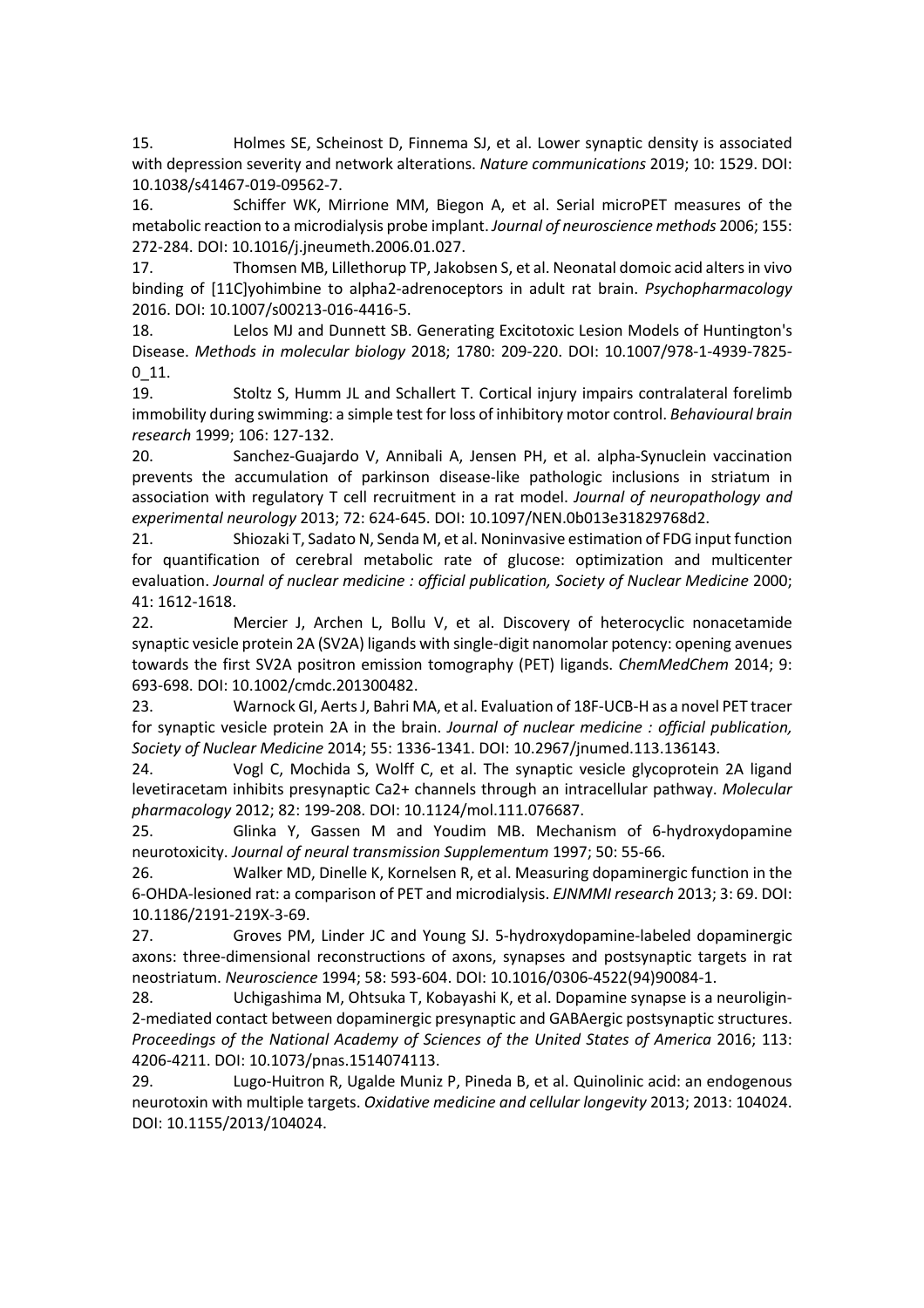30. Beal MF, Kowall NW, Ellison DW, et al. Replication of the neurochemical characteristics of Huntington's disease by quinolinic acid. *Nature* 1986; 321: 168-171. DOI: 10.1038/321168a0.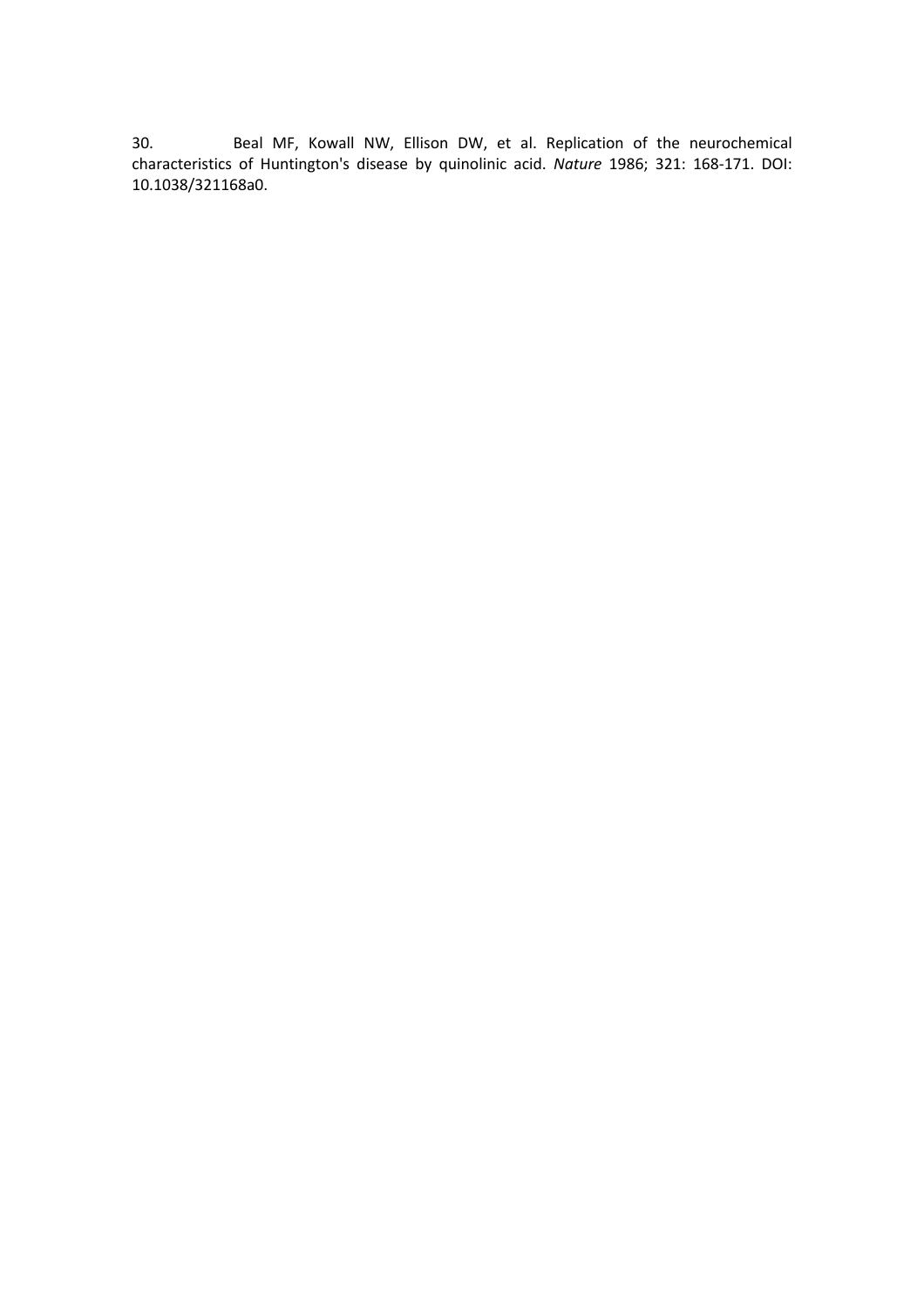### **Figure legends:**

Figure 1: [11C]UCB-J PET in naïve rodent brain. A) Rat MRI template (top) and representative standard uptake value (SUV) images (average of 30-90 min) of [11C]UCB-J PET scan at baseline condition (middle) and after administration of 100 mg/kg LEV (bottom) in the same rat shown at the coronal (left), sagittal (middle) and transverse (right) plane. B) Representative SUV time activity curves at baseline condition (left) and after administration of 100 mg/kg LEV (right) in the same rat.

Figure 2: Occupancy plot for four blocking scans using different doses of levetiracetam (LEV). At a dose of 10 mg/kg,  $V_{ND}$  = -4.33 and occupancy= 33%. At a dose of 40 mg/kg,  $V_{ND}$  = 15.33 and occupancy= 78%. At a dose of 100 mg/kg,  $V_{ND}$  = 2.51 and occupancy= 80-84%.

Figure 3: Rodent model validation using the cylinder test. Number of left and right forelimb touches on the cylinder wall during 3 minutes of testing in rats injected into the striatum with 6-hydroxydopamine (6-OHDA) (left), 20µg Quinolinic acid (QA) (middle) or 40 µg QA (right). \*\*: p-value<0.01

Figure 4: [11C]UCB-J PET in unilateral models of neurodegeneration. Rat MRI template (top) and representative SUV images of [11C]UCB-J PET after injection of 6 hydroxydopamine (6-OHDA), 20 µg Quinolinic acid (QA) or 40 µg QA into the right striatum, shown at the coronal (left), sagittal (middle) and transverse (right) plane.

Figure 5: A) Striatal standard uptake value (SUV) time activity curves in 6 hydroxydopamine (6-OHDA, left), 20µg Quinolinic acid (QA, middle) and 40 µg QA (right) rats. B)  $[11C]UCB-J PET SUV$  values (average of 60-90 min) or  $V<sub>T</sub>$  in the left and right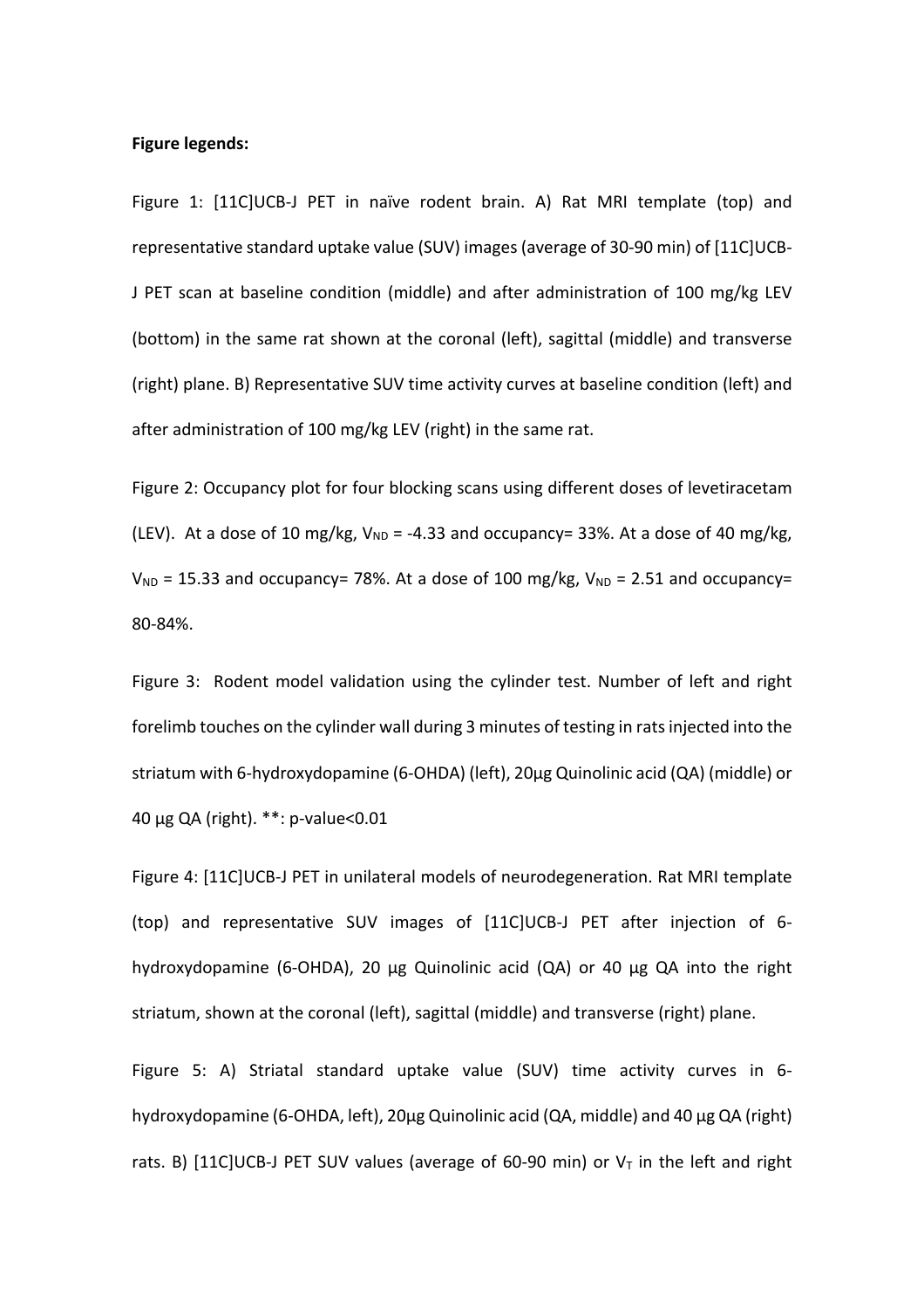striatal injection area after injection of 6-OHDA (left), 20µg QA (middle) and 40 µg QA (right)) into the right striatum. \*: p-value<0.05, \*\*: p-value<0.01.

Figure 6: [3H]UCB-J autoradiography images of representative animals after unilateral lesion to the right striatum with 20µg QA (top) and 40 µg QA (bottom). Graphs to the right of each image show [3H]UCB-J autoradiography values in the contra- and ipsilateral striatum in each model. \*\*: p-value<0.01, \*\*\*\*: p-value<0.0001.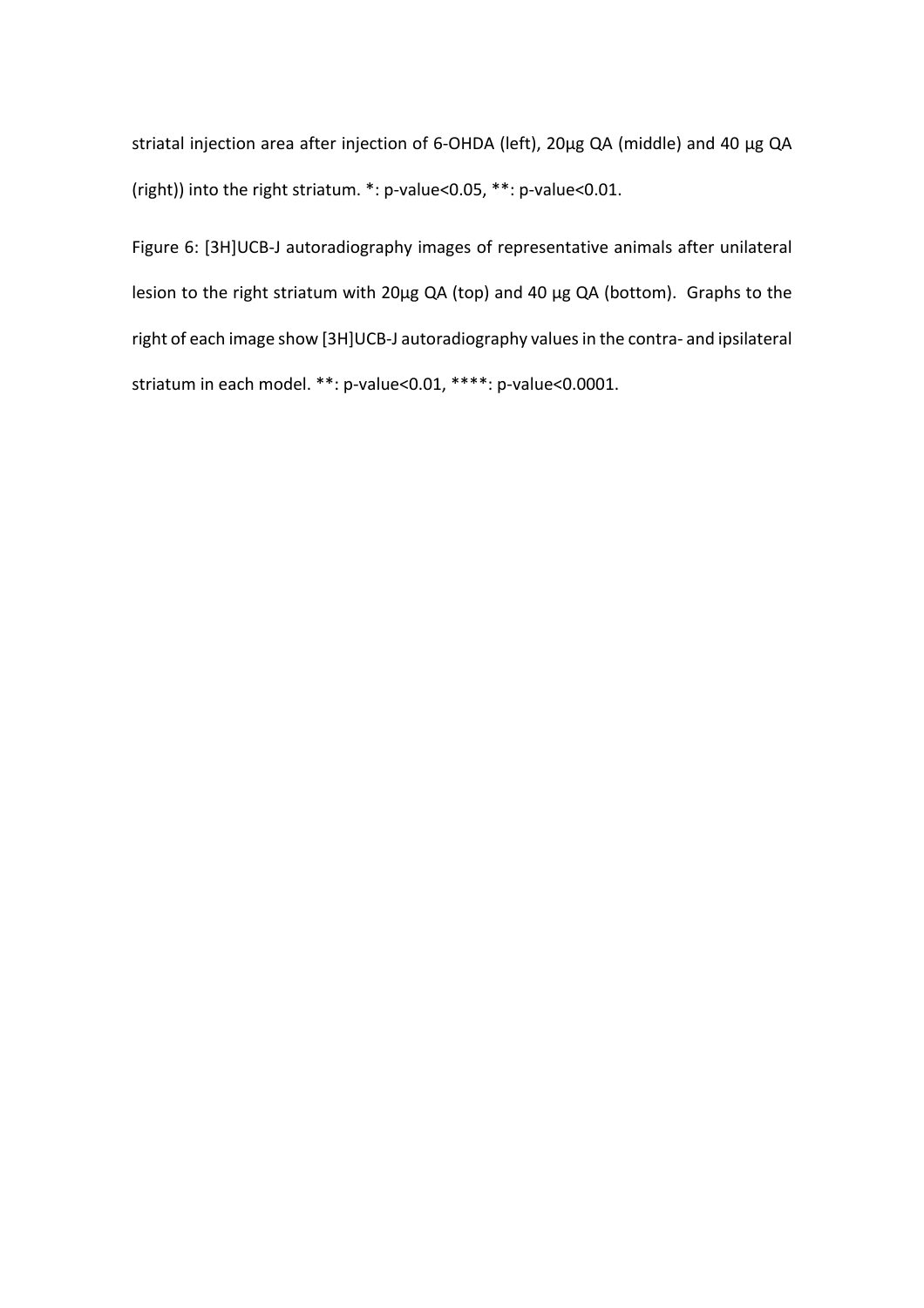# **Table:**

| 1A) [11C]UCB-J PET imaging kinetics of the 1- and 2-tissue compartment models in naïve rats |                |                       |             |             |                           |                  |  |
|---------------------------------------------------------------------------------------------|----------------|-----------------------|-------------|-------------|---------------------------|------------------|--|
| <b>Brain region</b>                                                                         |                | $V_T$                 | SE of $V_T$ | <b>AIC</b>  | K1                        | $V_T(2T) =$      |  |
|                                                                                             |                | (mI/cm <sup>3</sup> ) |             |             | (mI/cm <sup>3</sup> /min) | $a^*V_T(1T) + b$ |  |
| Striatum                                                                                    | 1T             | 44.6 (10.3)           | 4.9(3.1)    | 40.7 (30.9) | 1.7(1.3)                  | $a = 1.23$       |  |
|                                                                                             | 2T             | 46.6 (13.0)           | 4.5(4.1)    | 30.4 (30.9) | 3.4(3.0)                  | $b = -8.32$      |  |
| Frontal cortex                                                                              | 1T             | 41.8(8.1)             | 4.9(1.1)    | 39.4 (18.3) | 1.2(0.9)                  | $a = 1.72$       |  |
|                                                                                             | 2T             | 43.3(8.8)             | 4.9(1.8)    | 31.1(17.2)  | 2.4(2.6)                  | $b = -5.57$      |  |
| Hippocampus                                                                                 | 1 <sub>T</sub> | 41.8(9.6)             | 5.2(0.5)    | 46.7 (14.0) | 1.3(0.9)                  | $a = 1.22$       |  |
|                                                                                             | 2T             | 43.9 (10.1)           | 5.3(1.2)    | 36.7(11.8)  | 2.8(2.6)                  | $b = -6.85$      |  |
| Thalamus                                                                                    | 1T             | 46.2 (10.8)           | 5.0(0.9)    | 42.7(18.7)  | 1.6(1.2)                  | $a = 1.19$       |  |
|                                                                                             | 2T             | 48.2 (10.9)           | 4.9(1.0)    | 32.3(17.3)  | 3.1(2.6)                  | $b = -6.69$      |  |
| Amygdala                                                                                    | 1T             | 38.0(9.1)             | 5.3(0.5)    | 46.7 (13.0) | 1.1(0.8)                  | $a = 1.22$       |  |
|                                                                                             | 2T             | 39.9 (9.6)            | 4.9(0.8)    | 37.1(11.2)  | 2.8(2.6)                  | $b = -6.44$      |  |
| Cerebellum                                                                                  | 1T             | 31.6(8.2)             | 5.5(1.2)    | 50.6(17.2)  | 1.5(1.2)                  | $a = 1.14$       |  |
|                                                                                             | 2T             | 33.5(8.1)             | 5.1(1.3)    | 36.1(21.9)  | 3.1(2.7)                  | $b = -2.42$      |  |

**1B) Unilateral striatal loss (% of contralateral) detected by [11C]UCB-J PET imaging and [3H]UCB-J autoradiography in animal models of disease**

|                                  | 6-OHDA     | $20 \mu g$ QA | $40 \mu g$ QA |  |  |
|----------------------------------|------------|---------------|---------------|--|--|
| [11C]UCB-J PET imaging, SUV      | 6.2(2.52)  | 31.0(8.16)    | 49.6 (6.72)   |  |  |
| [11C]UCB-J PET imaging, VT       |            | 39.3 (7.98)   | 55.1 (5.59)   |  |  |
| [11C]UCB-J PET imaging, VT, PBIF | 8.46(2.30) | 37.8 (8.00)   | 54.6 (7.02)   |  |  |
| [3H]UCB-J autoradiography        |            | 38.4 (8.03)   | 52.5 (3.69)   |  |  |

Table 1: A) Mean values of volume of distribution ( $V_T$ ), standard error (SE) of  $V_T$ , Akaike information criterion (AIC), K1 and linear regression values from correlations between  $V<sub>T</sub>$  estimated using the 1- or 2TCM (see the corresponding graphs in supplemental figure 1). N=8. B) Mean unilateral striatal loss (% of contralateral) detected by [11C]UCB-J PET